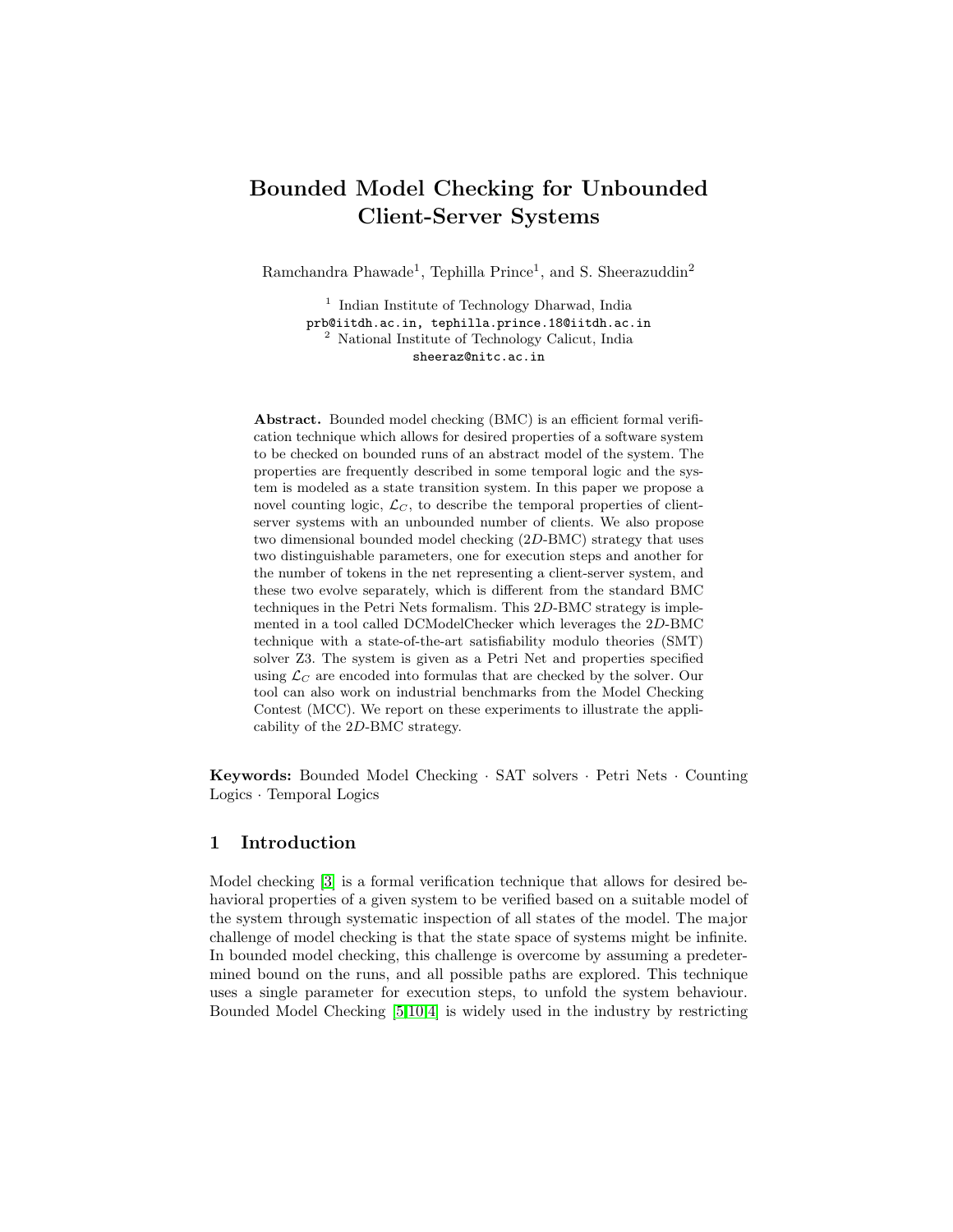the model checking problem to a bounded problem and verifying properties on bounded runs of the system.

We consider the case of a client-server system with an unbounded number of agents, which we model as unbounded Petri Nets. In this work, we propose a novel extension to standard bounded model checking technique, the two dimensional bounded model checking (2D-BMC) strategy for unbounded client-server systems, that uses two distinguishable parameters, one for execution steps and another for the number of tokens in the net and these two evolve separately, which is different from the standard BMC techniques for Petri Nets.

Typically, in standard BMC, temporal logic is used to specify the properties of the system. In this setting of unbounded client-server systems, we would also like to express additional counting properties of the client and the server. We propose a novel counting logic with temporal operators,  $\mathcal{L}_C$ .

To illustrate the usefulness of the newly introduced 2D-BMC strategy and counting logic  $\mathcal{L}_C$ , we implemented them in our new tool DCModelChecker.<sup>[3](#page-1-0)</sup> BMC for Petri Nets while expressing properties using linear temporal logic while leveraging the power of SMT Solvers remains unexplored. DCModelChecker attempts to bridge this gap. We have considered benchmark models from the Model Checking Contest [\[17\]](#page-14-4), and translated a subset of the properties into  $\mathcal{L}_C$  and have obtained the satisfaction or counterexample trace in each case. Details of the tool and experiments are discussed in Section [5.1](#page-9-0) and Section [6](#page-10-0) respectively.

This paper makes the following contributions:

- We introduce a novel technique  $2D-BMC$  to verify the properties of the system.
- We introduce a counting logic language,  $\mathcal{L}_C$  for describing the counting properties of the system as well as temporal properties of the system.
- We build a tool, DCModelChecker, that uses  $2D-BMC$  and the designed counting logic language for verification.
- We perform an experimental evaluation of our tool, with academic and industrial models from the Model Checking Contest (MCC) [\[17\]](#page-14-4), and compare the results against the state of the art tool ITS-Tools [\[26\]](#page-15-0). To the best of our knowledge, ours is the only tool that can perform 2D-BMC and provide the counterexample as well.

Organization of our paper: We begin with the preliminaries on Petri Nets and their encoding in the next section. We introduce counting logic  $\mathcal{L}_C$  in Section [3.](#page-3-0) In Section [4,](#page-5-0) we discuss the novel 2D-BMC strategy and give its encoding and demonstrate the unfolding of formulas in this technique. The rest of the paper discusses the details of the tool DCModelChecker, elaborating on its architecture in Section [5.1,](#page-9-0) and the workflow of the tool in Section [5.2.](#page-9-1) Experiments using DCModelChecker are in Section [6,](#page-10-0) followed by the related work in Section [7,](#page-12-0) and future work in Section [8.](#page-13-0)

<span id="page-1-0"></span><sup>3</sup> https://doi.org/10.6084/m9.figshare.19611477.v3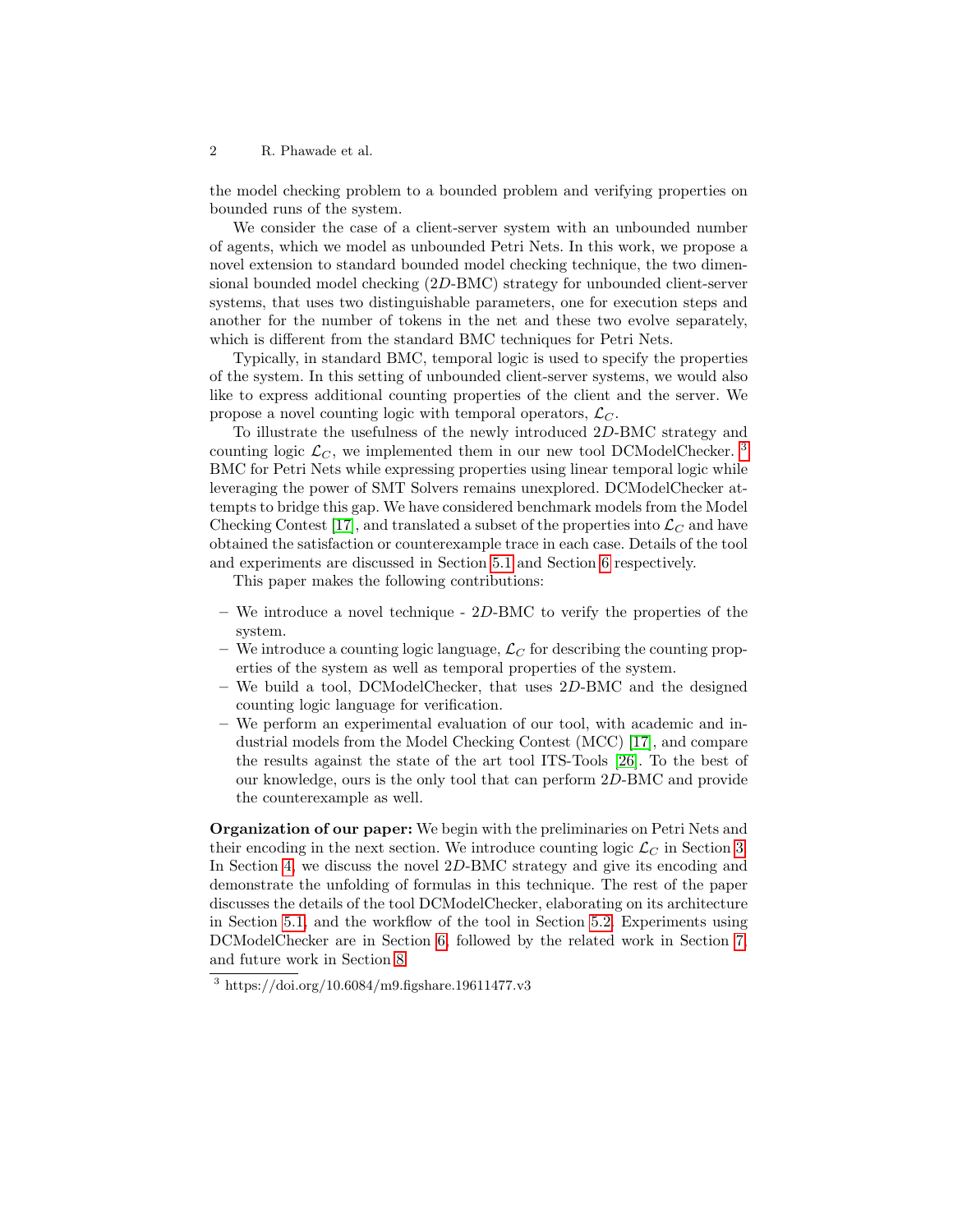# 2 Preliminaries

The bounded model checking problem can be described as follows. Given a system S and a specification or property  $\alpha$  on bounded runs of the system, decide whether system S satisfies specification  $\alpha$ . This consists of checking that all runs of S constitute models for  $\alpha$ . It suffices to show that no run of S is a model for  $\neg \alpha$ , which is the same as checking that the intersection of the language accepted by S and the language defined by  $\neg \alpha$  is empty.

We illustrate how client-server systems with unbounded agents can be mathematically encoded as nets in Section [2.1](#page-2-0) and in Section [3](#page-3-0) we explore a suitable logic to express its properties.

It is to be noted that theoretically, there may be an unbounded number of clients in the unbounded client-server system at any instant. Practically, factors such as environment limitations and hardware design may limit the number of clients that are present in an instant.

### <span id="page-2-0"></span>2.1 Petri Nets

A Petri Net structure is a tuple  $N = (P, T, F, W)$  where P is a finite set of places, T is a finite set of transitions,  $F \subseteq (P \times T) \cup (T \times P)$  is the flow relation and  $W : F \to \aleph_0$  is a weight function, where  $\aleph_0$  is the set of non-negative integers. For any place (resp. transition) z of the set  $P \cup T$ , the set  $\{x \mid (x, z) \in F\}$  is called pre-transitions (resp. pre-places) of z, and the set  $\{x \mid (z, x) \in F\}$  is called post-transitions (resp. post-places) of z.

A marking M of a Petri Net is a fuction  $M : P \to \aleph_0$ . A Petri Net (system) is a tuple  $PN = (N, M_0)$  where N is a Petri Net structure and  $M_0$  is an initial marking. A transition t is enabled at marking  $M$ , if for each pre-place  $p$  of  $t$  we have  $M(p) \geq W(p, t)$ . A new marking is obtained when an enabled transition is fired, and is obtained by removing  $W(p, t)$  tokens from each pre-place p of t, and adding  $W(t, p)$  tokens to each post-place p of t, leaving tokens in the remaining places as it is.

Encoding of Petri Nets For the purpose of BMC we need to first encode a Petri Net system in propositional logic. A similar encoding can be found in [\[1,](#page-13-1)[2\]](#page-13-2). Let  $N = (P, T, F, W)$  be a Petri Net structure. Let  $T = \{t_1, \ldots, t_n\}$  and  $P =$  $\{p_0, \ldots, p_l\}$ . The variables used in the encoding are as follows. For each transition  $t_i \in T$ , there is a copy of the variable that is used in the encoding. For each place  $p_i \in P$ , we have two variables  $p_{x_i}$  and  $p_{y_i}$  in the encoding  $-p_{x_i}$  denotes the number of tokens in  $p_i$  before firing of some transition and  $p_{y_i}$  denotes the number of tokens in the same place after the firing. We have a vector of variables M that keep track of the marking. The propositional encoding of  $N$  is defined by the formula  $\mathcal{T} = \mathcal{T}_{enabeled} \wedge \mathcal{T}_{frability} \wedge \mathcal{T}_{next}$ , where:

– the formula  $\mathcal{T}_{enabled}$  states that more than one transition can be enabled at a time. i.e, it is an or over the preconditions of all enabled transitions and is given by  $\mathcal{T}_{enabeled} = pre_{t0} \lor pre_{t1} \lor \cdots \lor pre_{t_n};$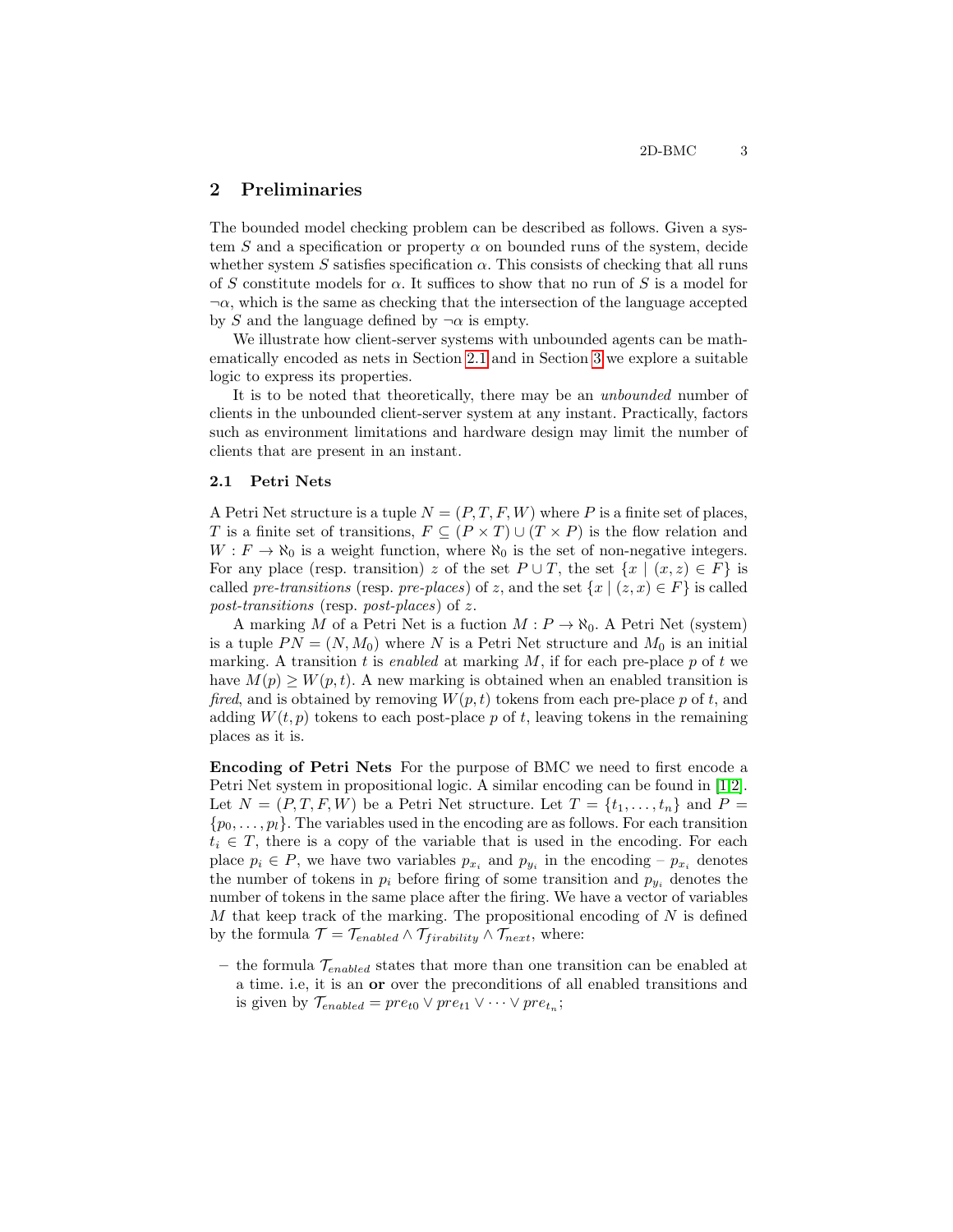- 4 R. Phawade et al.
	- the formula  $\mathcal{T}_{next}$  gives us the next transition that will be fired, and is expressed as an or expression over each transition and its postcondition and all other transitions and postconditions are negated.

 $\mathcal{T}_{next} =$  $(t_0 \wedge \neg t_1 \wedge \cdots \wedge \neg t_n \wedge post_{t_0} \wedge \neg post_{t_1} \wedge \cdots \wedge \neg post_{t_n}) \vee$  $(\neg t_0 \wedge t_1 \wedge \cdots \wedge \neg t_n \wedge \neg post_{t_0} \wedge post_{t_1} \wedge \cdots \wedge \neg post_{t_n}) \vee \cdots \vee$  $(\neg t_0 \wedge \neg t_1 \wedge \cdots \wedge t_n \wedge \neg post_{t_0} \wedge \neg post_{t_1} \wedge \cdots \wedge post_{t_n});$ 

– the formula  $\mathcal{T}_{\text{frability}}$  relates the pre condition of a transition with its distinct postcondition and is given as

 $\mathcal{T}_{\text{frability}} = (post_{t_0} \rightarrow pre_{t_0}) \land (post_{t_1} \rightarrow pre_{t_1}) \land \cdots \land (post_{t_n} \rightarrow pre_{t_n});$ where for each  $t_i$ ,  $pre_{ti}$  is a propositional formula defined over place variables encoding that the precondition of firing  $t_i$  is satisfied and  $post_{ti}$  is a formula defined over place variables encoding the update in tokens after firing  $t_i$  is satisfied.

We denote the encoding of Petri Net system  $PN = (N, M_0)$  by  $\mathcal{M} = (\mathcal{T}, M_0)$ where  $M_0$  is the initial assignment of the marking vector  $M$ .

# <span id="page-3-0"></span>3 Counting Logic

Our next objective is to identify a suitable logical language for describing proper-ties of the unbounded client-server system. Linear Temporal Logic (LTL) [\[22,](#page-15-1)[28\]](#page-15-2) is a natural choice to describe temporal properties of systems.

While  $LTL$  is useful to us, we cannot express any counting properties, hence, we propose the counting logic language to specify and verify the unbounded client-server system. Logic  $\mathcal{L}_C$  is an extension of LTL with a few differences. In the case of LTL, atomic formulas are propositional constants which have no further structure. A monodic formula is a well formed formula with at most one free variable in the scope of a temporal modality. In  $\mathcal{L}_C$ , there are three types of atomic formulas: (1) describing basic server properties,  $P_s$  which are propositional constants (2) **counting** sentences of the kinds  $(\text{\#}x > \mathfrak{c})\alpha$  and  $(\text{#x} \leq \mathfrak{c})\alpha$  over client properties and  $\mathfrak{c}$  is a non-negative integer, denoting the number of clients in  $\alpha$ , and (3) **comparing** sentences of the kinds  $(\#x)\alpha \leq \beta$ and  $(\#x)\alpha > \beta$ .

Formally, the set of client formulas  $\Delta$  is given by:

$$
\alpha, \beta \in \Delta ::= (\#x > \mathfrak{c})p(x) \mid (\#x \leq \mathfrak{c})p(x) \mid (\#x)p(x) \leq q(x) \mid (\#x)p(x) > q(x) \mid \alpha \vee \beta \mid \alpha \wedge \beta
$$

where  $p, q \in P_c$  and c is a non-negative integer, as noted above. While  $\Delta$  does not contain an explicit = operator, it is natural to express equality of  $p(x)$  and  $q(x)$  as follows:  $(\#x)p(x) > q(x) \wedge (\#x)q(x) > p(x)$ .

The server formulas are defined as follows:

$$
\psi \in \Psi ::= q \in P_s \mid \varphi \in \Delta \mid \neg \psi \mid \psi \vee \psi \mid \psi \wedge \psi \mid X\psi \mid F\psi \mid G\psi \mid \psi_1 U\psi_2
$$

Modalities  $X$ ,  $F$ ,  $G$  and  $U$  are the usual modal operators: Next, Eventually, Globally and Until respectively.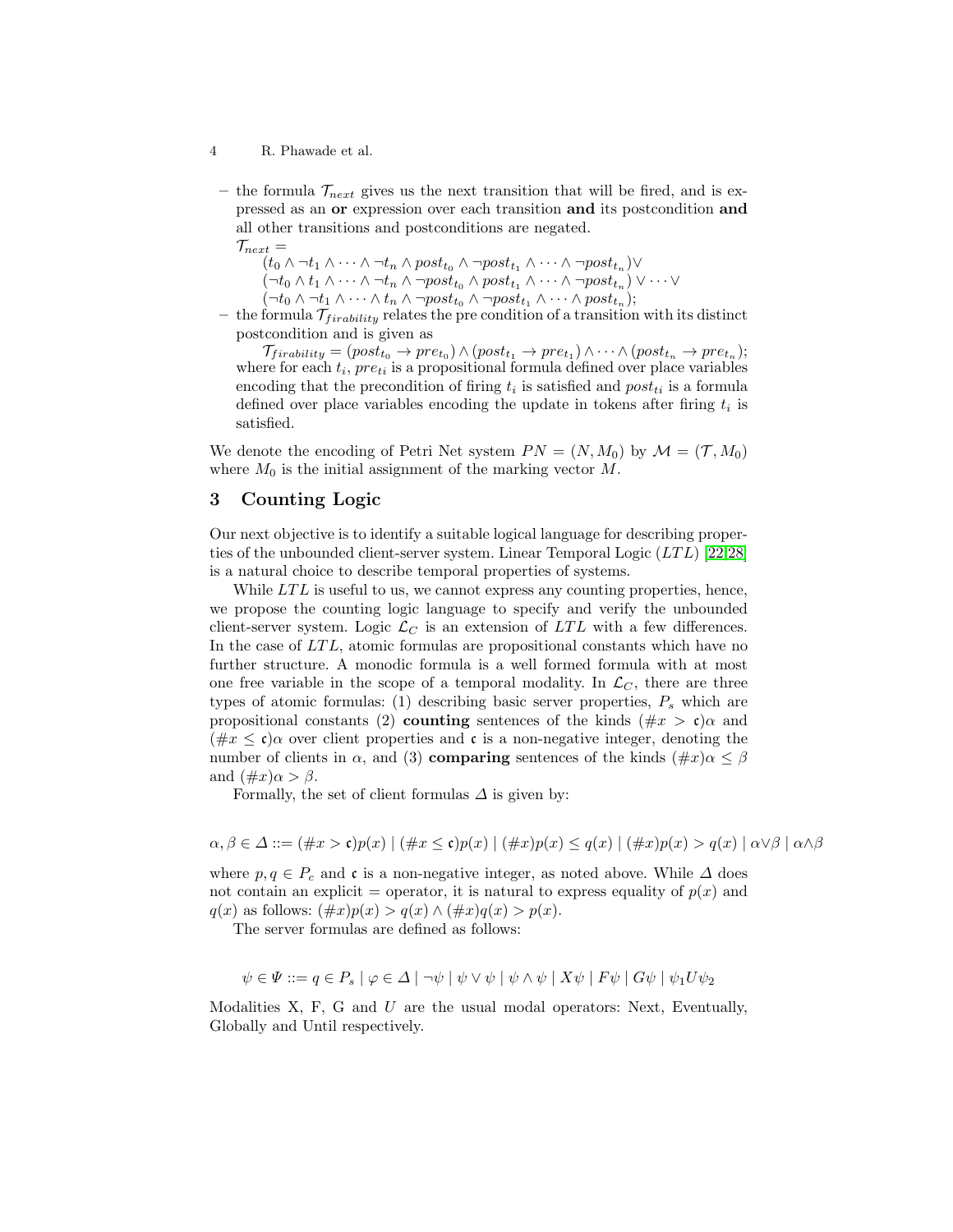Semantics The logic is interpreted over model sequences. Formally, a model is a sequence  $\rho = m_0, m_1, \ldots$ , where for all  $i \geq 0$  we have a triple  $m_i = (\nu_i, V_i, \xi_i)$ such that:

- 1.  $\nu_i \subset_{fin} P_s$ , gives the local properties of the server at instant *i*.
- 2.  $V_i \subset_{fin} CN$  gives the clients alive at instant i, where CN is a countable set of client names that can be assigned to the processes in the system. Further, for all  $i \geq 0$ ,  $V_{i+1} \subseteq V_i$  or  $V_i \subseteq V_{i+1}$ .
- 3.  $\xi_i: V_i \to 2^{P_c}$  gives the properties satisfied by each live agent at the *i*th instant.

The truth of a formula at an instant in the model is given by the relations  $\models$  and  $\models_\Delta$  defined by induction over the structure of  $\psi$  and  $\alpha$  respectively as follows:

- 1.  $\rho, i \models q$  iff  $q \in \nu_i$ . Note that q's denote atomic local server propositions. Therefore, a q holds in the model  $\rho$  at instance i if q is in the set  $\nu_i$ .
- 2.  $\varrho, i \models \varphi$  iff  $\varrho, i \models_{\Delta} \varphi$ . Recall that  $\varphi$  is a sentence from the set of client formulae  $\Delta$ . In order to define the satisfiability of  $\varphi$ , we need to use the rules defined for the relation  $\models_{\Delta}$ .
- 3.  $\rho, i \models \neg \psi$  iff  $\rho, i \not\models \psi$ .
- 4.  $\rho, i \models \psi \lor \psi'$  iff  $\rho, i \models \psi$  or  $\rho, i \models \psi'$ .
- 5.  $\rho, i \models \psi \land \psi'$  iff  $\rho, i \models \psi$  and  $\rho, i \models \psi'$ .
- 6.  $\rho, i \models X\psi$  iff  $\rho, i + 1 \models \psi$ .
- 7.  $\rho, i \models F\psi \text{ iff } \exists j \geq i, \varrho, j \models \psi.$
- 8.  $\varrho, i \models G\psi \text{ iff } \forall j \geq i, \varrho, j \models \psi.$
- 9.  $\rho, i \models \psi_1 U \psi_2$  iff  $\exists j \geq i, \varrho, j \models \psi_2$  and for all  $i \leq j' < j : \varrho, j' \models \psi_1$ .
- 10.  $\rho, i \models_{\Delta} (\#x > \mathfrak{c})p(x)$  iff  $|\{a \in V_i \mid p \in \xi_i(a)\}| > \mathfrak{c}$ . The client formula  $(\#x > \mathfrak{c})p(x)$  holds in model  $\varrho$  at instance i if there are strictly more than c clients that satisfy the property  $p$  at instance  $i$ .
- 11.  $\varrho, i \models_{\Delta} (\#x)p(x) \leq q(x)$  iff  $|\{a \in V_i \mid p \in \xi_i(a)\}| \leq |\{b \in V_i \mid q \in \xi_i(b)\}|$ . The client formula  $(\#x)p(x) \leq q(x)$  holds in the model  $\varrho$  at instance i if the number of clients satisfying property  $p$  is less than the number of clients satisfying the property  $q$ , at the same instance  $i$ .
- 12.  $\varrho, i \models_{\Delta} (\#x \leq \mathfrak{c})p(x)$  iff  $|\{a \in V_i \mid p \in \xi_i(a)\}| \leq \mathfrak{c}$ . The client formula  $(\#x \le \mathfrak{c})p(x)$  holds in model  $\varrho$  at instance i if there are less than  $\mathfrak{c}$  clients that satisfy the property  $p$  at instance  $i$ .
- 13.  $\varrho, i \models_{\Delta} (\#x)p(x) > q(x) \text{ iff } |\{a \in V_i \mid p \in \xi_i(a)\}| > |\{b \in V_i \mid q \in \xi_i(b)\}|.$ The client formula  $(\#x)p(x) > q(x)$  holds in the model  $\varrho$  at instance i if the number of clients satisfying property  $p$  is strictly more than the number of clients satisfying the property  $q$ , at the same instance  $i$ .
- 14.  $\varrho, i \models_{\Delta} \alpha \lor \beta$  iff  $\varrho, i \models_{\Delta} \alpha$  or  $\varrho, \pi, i \models_{\Delta} \beta$ .
- 15.  $\varrho, i \models_{\Delta} \alpha \wedge \beta$  iff  $\varrho, i \models_{\Delta} \alpha$  and  $\varrho, \pi, i \models_{\Delta} \beta$ .

To illustrate the expressibility of the counting logic, consider the property of an infinite state system, such that at some time in the future, the number of tokens at place  $p_1$  is greater than the number of tokens in place  $p_0$ , is written as  $F(\#x)p_1(x) > p_0(x)$ . Details of expressing the properties with respect to case studies are discussed in Appendix [A.2](#page-18-0) and Appendix [B.2.](#page-21-0)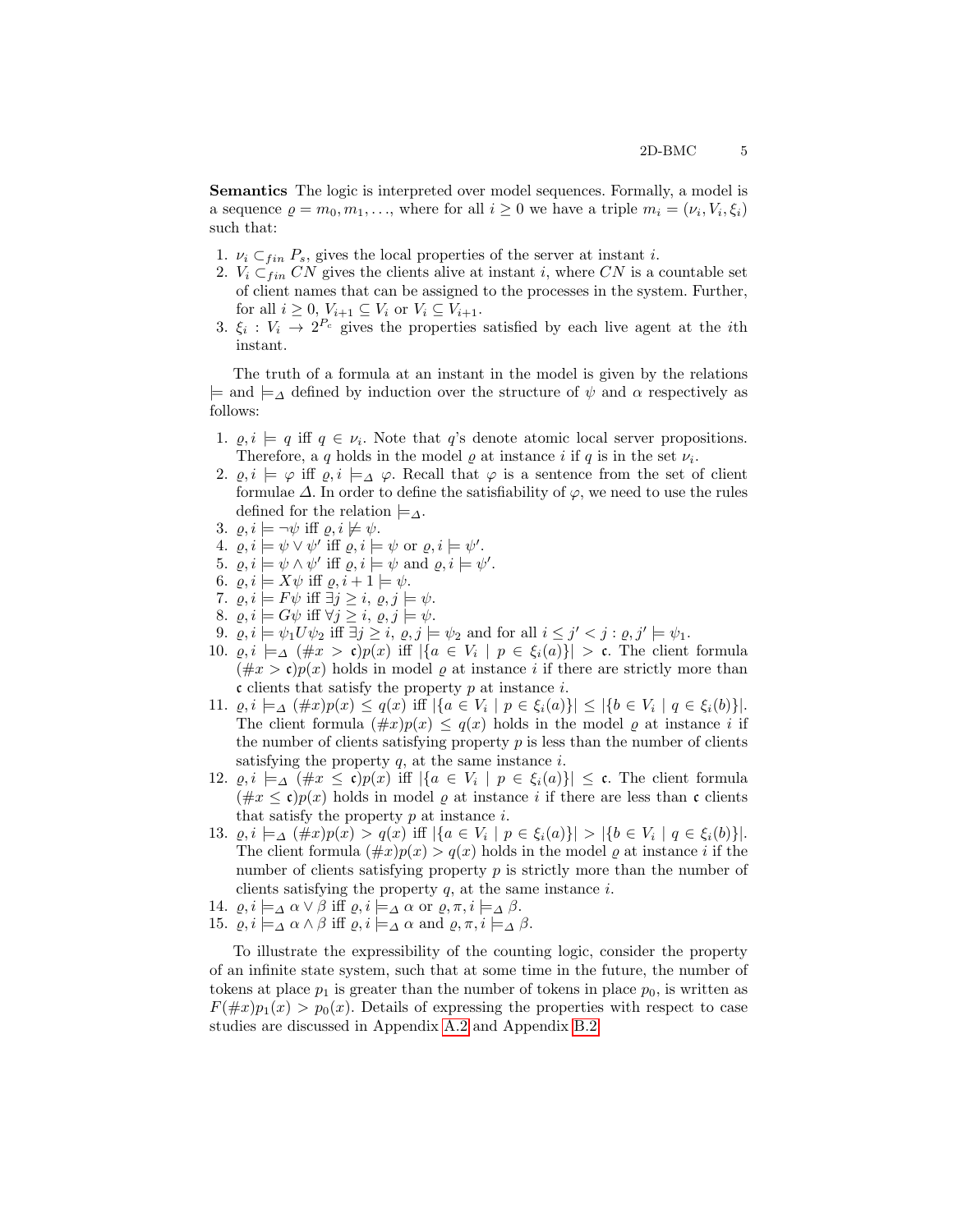# <span id="page-5-0"></span>4 The Two Dimensional Bounded Model Checking Strategy

In this section, we set out to enunciate the novel two dimensional bounded model checking strategy that we have devised and implemented to check  $\mathcal{L}_C$ specifications against Petri Net models. To quote Biere et al. [\[6\]](#page-14-5), "The basic idea behind bounded model checking (BMC) is to restrict the general model checking problem to a bounded problem. Instead of asking whether the system M violates the property  $\Psi$ , we ask whether the system M has any counterexample of length k to  $\Psi$ . This bounded problem is encoded into SAT." In 2D-BMC, we ask whether the system M has any counterexample of length  $\lambda$  and number of clients  $\kappa$  to  $\Psi$ , in the unbounded client-server setting, and encode this bounded problem into SMT.

First, we describe the notation that we have used. Let  $\mathcal M$  be the propositional encoding of the Petri Net model of the system. Also, let  $\phi$  be the  $\mathcal{L}_C$  property that we want to verify. As usual we negate the property  $\phi$  and let  $\psi = \neg \phi$ . We also assume that  $\psi$  is used in its negation normal form.

The 2D-BMC encoding of M against  $\psi$  for the bound  $k = \lambda + \kappa$  (where  $k \geq 0$ ) is denoted by  $[\mathcal{M}, \psi]_{\langle \lambda, \kappa \rangle}$  and defined as follows:

$$
[\mathcal{M},\psi]_{\langle\lambda,\kappa\rangle}=[\mathcal{M}]_{\langle\lambda,\kappa\rangle}\wedge\Big(\big(\neg L_{\langle\lambda,\kappa\rangle}\wedge[\psi]^0_{\langle\lambda,\kappa\rangle}\big)\vee\bigvee_{l=0}^k(_{l}L_{\langle\lambda,\kappa\rangle}\wedge{}_{l}[\psi]^0_{\langle\lambda,\kappa\rangle})\Big)
$$

The bound k has two parts  $\lambda$  and  $\kappa$ :  $\lambda$  gives the bound for time instances and  $\kappa$  gives the bound for number of clients.  $[\mathcal{M}]_{\langle \lambda,\kappa\rangle}$  is the propositional formula encoding the runs of M of bound  $k = \lambda + \kappa$ . The formulae  $[\mathcal{M}]_{(\lambda,\kappa)}$ , for  $0 \leq$  $\lambda, \kappa \leq k$  are defined later in this section.

The formulas  $l_{\lambda,\kappa}$   $(0 \leq l \leq \lambda)$  and  $L_{\lambda,\kappa}$  are loop conditions that are mentioned in the encoding above. For any  $0 \leq l \leq \lambda$ ,  $lL_{\langle \lambda,\kappa \rangle} = \mathcal{T}(s_{\lambda}, s_{l})$  where  $s_l$  is the *l*th state in the run of M and  $s_\lambda$  is the  $\lambda$ th state. Note, here state is defined in terms of value of the marking vector M. So, for any instance i,  $s_i$ corresponds to the state of vector M at i. Clearly, when  $L_{(\lambda,\kappa)}$  holds it means there is a transition from  $s_{\lambda}$  to  $s_l$  which denotes a back loop to the *l*th state. The other loop condition is defined as follows:  $L_{\langle \lambda,\kappa \rangle} = \bigvee$  $\bigvee_{0 \leq l \leq \lambda} l_{\langle \lambda,\kappa \rangle}$ . When  $L_{\langle \lambda,\kappa \rangle}$ 

holds, it means there is a back loop to some state in the bounded run of M.

Formula  $[\psi]_{\langle \lambda,\kappa\rangle}^0$  is the propositional encoding of  $\psi$  for the bound  $k = \lambda + \kappa$ when  $\psi$  is asserted at initial instance  $i = 0$  and there is no loop in the run of M. On the other hand,  $\iota[\psi]^0_{(\lambda,\kappa)}$  is the propositional encoding of  $\psi$  for the bound  $k = \lambda + \kappa$  when  $\psi$  is asserted at initial instance  $i = 0$  and there is a back loop to the *l*<sup>th</sup> state in the run of M. Formulas  $[\psi]_{\langle \lambda,\kappa\rangle}^i$  and  $[\psi]_{\langle \lambda,\kappa\rangle}^i$ , for any *i*, are extensions of similar mappings defined in [\[5\]](#page-14-1).

The bound  $k = \lambda + \kappa$  starts from 0 and is incremented by 1 in each (macro-)step. For a fixed k,  $\lambda$  may start from 0, incremented by 1 in each (micro-)step till k. Simultaneously,  $\kappa$  may move from k to 0 and decrement by 1 in each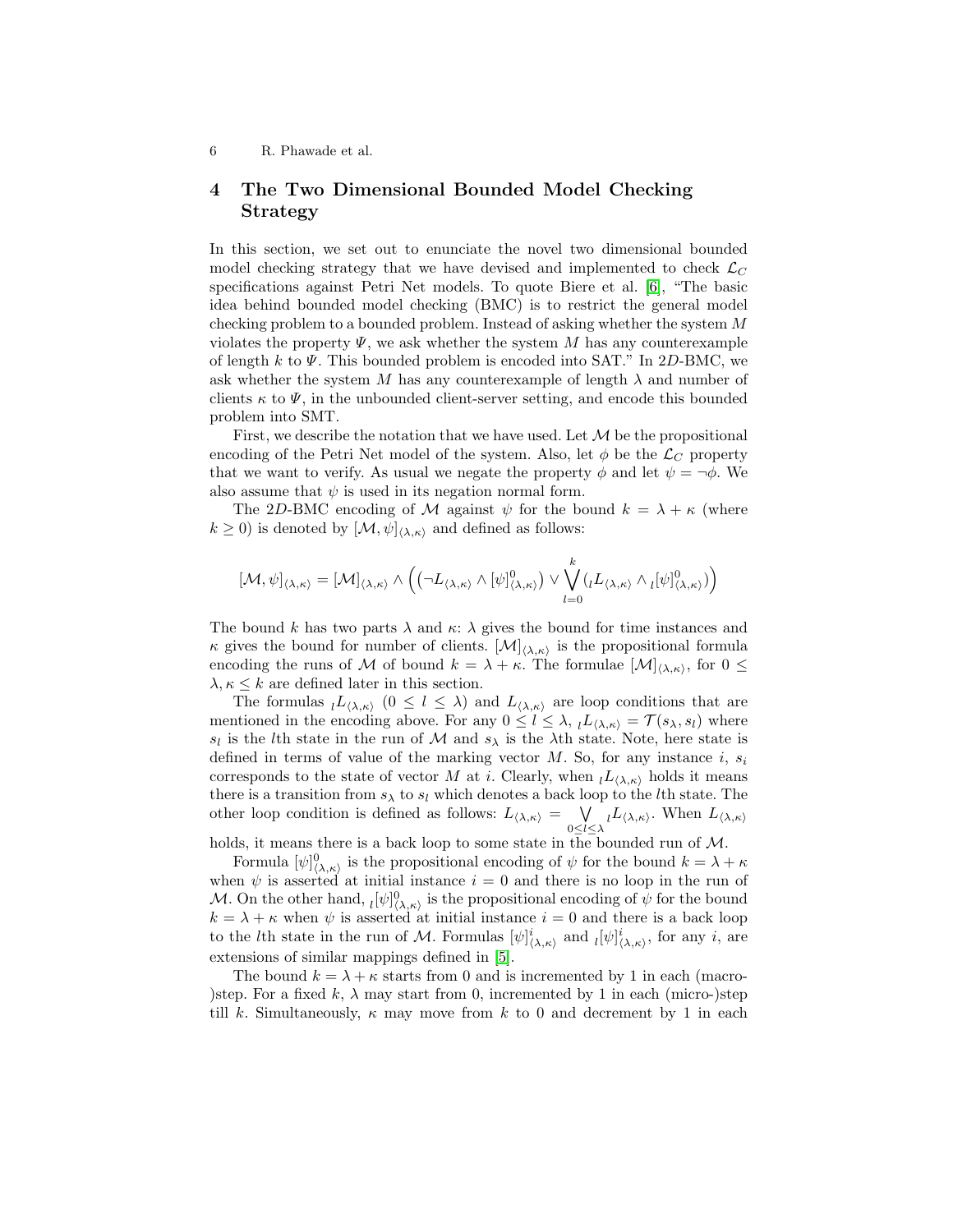(micro-)step. We look at each (micro-)step. Let the variables being used in the Boolean encoding of Petri Net be:

Transitions:  $t_0, t_1, \ldots, t_{n_t}$  and Places:  $p_0, p_1, \ldots, p_{n_p}$ .

We use copies of transition variables  $t_{0i}, \ldots, t_{n_t i}$ , place variables  $p_{0j}, \ldots, p_{n_p i}$ , where  $0 \leq i \leq \lambda$ , in  $[\mathcal{M}]_{\langle \lambda,\kappa\rangle}$ . For any  $\kappa \geq 0$ , we define

$$
[\mathcal{M}]_{\langle 0,\kappa\rangle}=I(s_0)\wedge (\bigwedge_{0\leq j\leq n_p}p_{j0}\leq \kappa).
$$

Inductively, for any  $\lambda > 0$ ,

$$
[\mathcal{M}]_{\langle \lambda, \kappa\rangle} = [\mathcal{M}]_{\langle \lambda-1, \kappa\rangle} \wedge (T(s_{\lambda-1}, s_{\lambda}) \wedge (\bigwedge_{0 \leq j \leq n_p} p_{j\lambda} \leq \kappa)).
$$

Now that we have formally described the notations for encoding of  $M$ , we give the propositional encoding of  $\mathcal{L}_C$  for M in the subsequent section.

### <span id="page-6-0"></span>4.1 Propositional encoding of the logic  $\mathcal{L}_C$

We need to introduce counter variables for each place  $p$  in the input Petri Net in order to define the propositional encodings of the property  $\psi$ . These extra variables are as follows:  $\{c_p^i \mid i \geq 0, \text{ and } p \text{ is a place in the Petri Net}\}.$  Now we are ready to define  $[\psi]_{(\lambda,\kappa)}^i$  and  $[\psi]_{(\lambda,\kappa)}^i$ . We define  $[\psi]_{(\lambda,\kappa)}^i$  inductively as follows:

1. 
$$
{}_{l} [q]_{(\lambda,\kappa)}^{i} \equiv q_{i}
$$
\n2. 
$$
{}_{l} [-q]_{(\lambda,\kappa)}^{i} \equiv \neg q_{i}
$$
\n3. 
$$
{}_{l} [\psi_{1} \vee \psi_{2}]_{(\lambda,\kappa)}^{i} \equiv {}_{l} [\psi_{1}]_{(\lambda,\kappa)}^{i} \vee {}_{l} [\psi_{2}]_{(\lambda,\kappa)}^{i}
$$
\n4. 
$$
{}_{l} [\psi_{1} \wedge \psi_{2}]_{(\lambda,\kappa)}^{i} \equiv {}_{l} [\psi_{1}]_{(\lambda,\kappa)}^{i} \wedge {}_{l} [\psi_{2}]_{(\lambda,\kappa)}^{i}
$$
\n5. 
$$
{}_{l} [X \psi_{1}]_{(\lambda,\kappa)}^{i} \equiv \begin{cases} {}_{l} [\psi_{1}]_{(\lambda,\kappa)}^{i+1} & \text{if } i < \kappa \\ {}_{l} [\psi_{1}]_{(\lambda,\kappa)}^{i} & \text{if } i = \kappa \end{cases}
$$
\n6. 
$$
{}_{l} [F \psi_{1}]_{(\lambda,\kappa)}^{i} \equiv \bigvee_{j=\min(l,i)}^{k} {}_{l} [\psi_{1}]_{(\lambda,\kappa)}^{j}
$$
\n7. 
$$
{}_{l} [G \psi_{1}]_{(\lambda,\kappa)}^{i} \equiv \bigwedge_{j=\min(l,i)}^{k} {}_{l} [\psi_{1}]_{(\lambda,\kappa)}^{j}
$$
\n8. 
$$
{}_{l} [\psi_{1} U \psi_{2}]_{(\lambda,\kappa)}^{i} \equiv \bigvee_{j=i}^{k} {}_{l} [\psi_{2}]_{(\lambda,\kappa)}^{j} \wedge \bigwedge_{n=i}^{j-1} {}_{l} [\psi_{1}]_{(\lambda,\kappa)}^{n} \vee \bigvee_{j=l}^{i-1} {}_{l} [\psi_{2}]_{(\lambda,\kappa)}^{j} \wedge \bigwedge_{n=i}^{k} {}_{l} [\psi_{1}]_{(\lambda,\kappa)}^{n} \wedge \bigwedge_{n=i}^{k} {}_{l} [\psi_{1}]_{(\lambda,\kappa)}^{n} \wedge \bigwedge_{n=i}^{j-1} {}_{l} [\psi_{1}]_{(\lambda,\kappa)}^{n} \wedge \bigwedge_{n=i}^{j-1} {}_{l} [\psi_{1}]_{(\lambda,\kappa)}^{n} \wedge \bigwedge_{n=i}^{j-1} {}_{l
$$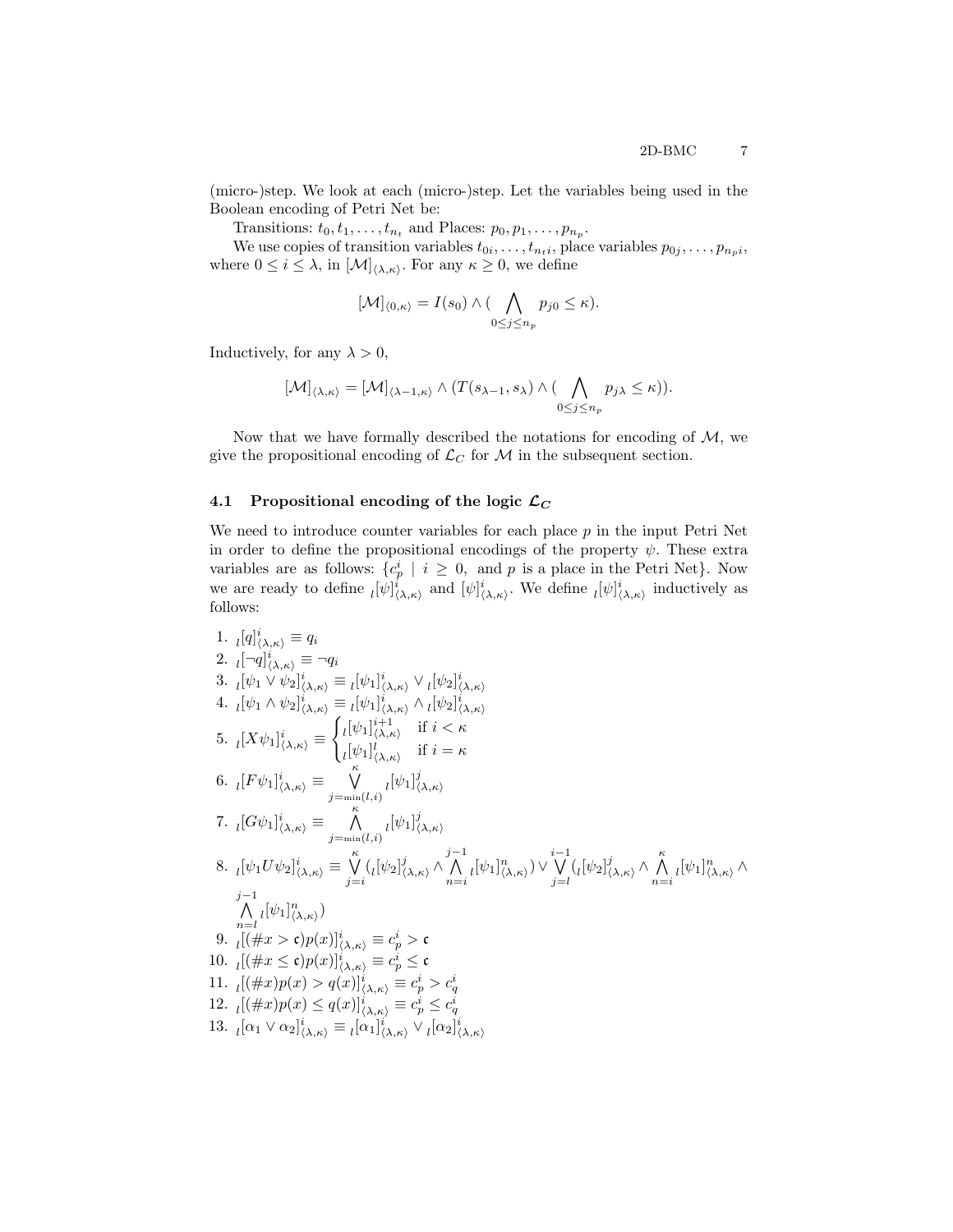14.  $_l[\alpha_1 \wedge \alpha_2]_{\langle \lambda,\kappa \rangle}^i \equiv \left. _l[\alpha_1]_{\langle \lambda,\kappa \rangle}^i \wedge \left. _l[\alpha_2]_{\langle \lambda,\kappa \rangle}^i\right.$ We define  $[\psi]_{\langle \lambda,\kappa\rangle}^i$  inductively as follows: 1.  $[q]_{\langle \lambda,\kappa\rangle}^i \equiv q_i$ 2.  $[\neg q]_{\langle \lambda,\kappa \rangle}^i \equiv \neg q_i$ 3.  $[\psi_1 \vee \psi_2]_{\langle \lambda,\kappa \rangle}^i \equiv [\psi_1]_{\langle \lambda,\kappa \rangle}^i \vee [\psi_2]_{\langle \lambda,\kappa \rangle}^i$ 4.  $[\psi_1 \wedge \psi_2]_{\langle \lambda,\kappa \rangle}^i \equiv [\psi_1]_{\langle \lambda,\kappa \rangle}^i \wedge [\psi_2]_{\langle \lambda,\kappa \rangle}^i$ 5.  $[X\psi_1]_{\langle\lambda,\kappa\rangle}^i \equiv$  $\int [\psi_1]_{\langle \lambda, \kappa \rangle}^{i+1}$  if  $i < \kappa$  $[\psi_1]_{\langle \lambda,\kappa\rangle}^l$  if  $i=\kappa$ 6.  $[F\psi_1]_{\langle\lambda,\kappa\rangle}^i \equiv \begin{bmatrix} \kappa \\ \sqrt{\kappa} \end{bmatrix}$  $\bigvee_{j=\min(l,i)}^{\infty}$   $\left[\psi_1\right]_{\left\langle}^{j}$  $\langle \lambda, \kappa \rangle$ 7.  $[G\psi_1]_{\langle\lambda,\kappa\rangle}^i \equiv \bigwedge^{\kappa}$  $\bigwedge_{j=\min(l,i)}^n [\psi_1]_q^j$  $\langle \lambda, \kappa \rangle$ 8.  $[\psi_1 U \psi_2]_{\langle \lambda, \kappa \rangle}^i \equiv \bigvee^{\kappa}$  $\bigvee_{j=i}^{n} ([\psi_2]_{\langle}^{j}]$  $\sum_{\langle \lambda,\kappa\rangle}^j \wedge \bigwedge^{j-1}$  $\bigwedge_{n=i}^{\mathsf{r}}[\psi_1]_{\langle\lambda,\kappa\rangle}^n$ 9.  $[(\#x > \mathfrak{c})p(x)]_{\langle \lambda, \kappa \rangle}^i \equiv c_p^i > \mathfrak{c}$ 10.  $[(\#x \le \mathfrak{c})p(x)]_{\langle \lambda,\kappa \rangle}^i \equiv c_p^i \le \mathfrak{c}$ 11.  $[(\#x)p(x) > q(x)]_{(\lambda,\kappa)}^i \equiv c_p^i > c_q^i$ 12.  $[(\#x)p(x) \leq q(x)]_{\langle \lambda,\kappa \rangle}^i \equiv c_p^i \leq c_q^i$ 13.  $[\alpha_1 \vee \alpha_2]_{\langle \lambda,\kappa \rangle}^i \equiv [\alpha_1]_{\langle \lambda,\kappa \rangle}^i \vee [\alpha_2]_{\langle \lambda,\kappa \rangle}^i$ 14.  $[\alpha_1 \wedge \alpha_2]_{\langle \lambda,\kappa \rangle}^i \equiv [\alpha_1]_{\langle \lambda,\kappa \rangle}^i \wedge [\alpha_2]_{\langle \lambda,\kappa \rangle}^i$ 

To determine the encoding of  $[\mathcal{M}]_{(0,\kappa)}$ , we need to perform and operation on the initial state and the place constraints. The place constraints are due to the  $\kappa$  variable, for each of the places.

$$
[\mathcal{M}]_{\langle 0,\kappa\rangle}=I(s_0)\wedge (\bigwedge_{0\leq j\leq n_p}p_{j0}\leq \kappa).
$$

Similarly, to determine  $[\mathcal{M}]_{\langle \lambda,\kappa\rangle}$ , we can make use of the previously encoded  $[\mathcal{M}]_{\langle \lambda-1,\kappa\rangle}$  and unfold the transition relation by one length, and and it with the place constraints to obtain the following relation:

$$
[\mathcal{M}]_{\langle \lambda,\kappa\rangle} = [\mathcal{M}]_{\langle \lambda-1,\kappa\rangle} \wedge (T(s_{\lambda-1},s_{\lambda}) \wedge (\bigwedge_{0 \leq j \leq n_p} p_{j\lambda} \leq \kappa)).
$$

The encoding of the  $\neg, \wedge, \vee$  operators are straightforward. We also define the encoding using the temporal operators. Notice that  $[(\#x > k)p(x)]_{(\lambda,\kappa)}^i$  is encoded using the counter  $c_p$  at the place p, and this is translated as  $c_p > \kappa$ . Similarly, we have  $[(\#x > k)p(x)]_{(\lambda,\kappa)}^i \equiv c_p > \kappa$ .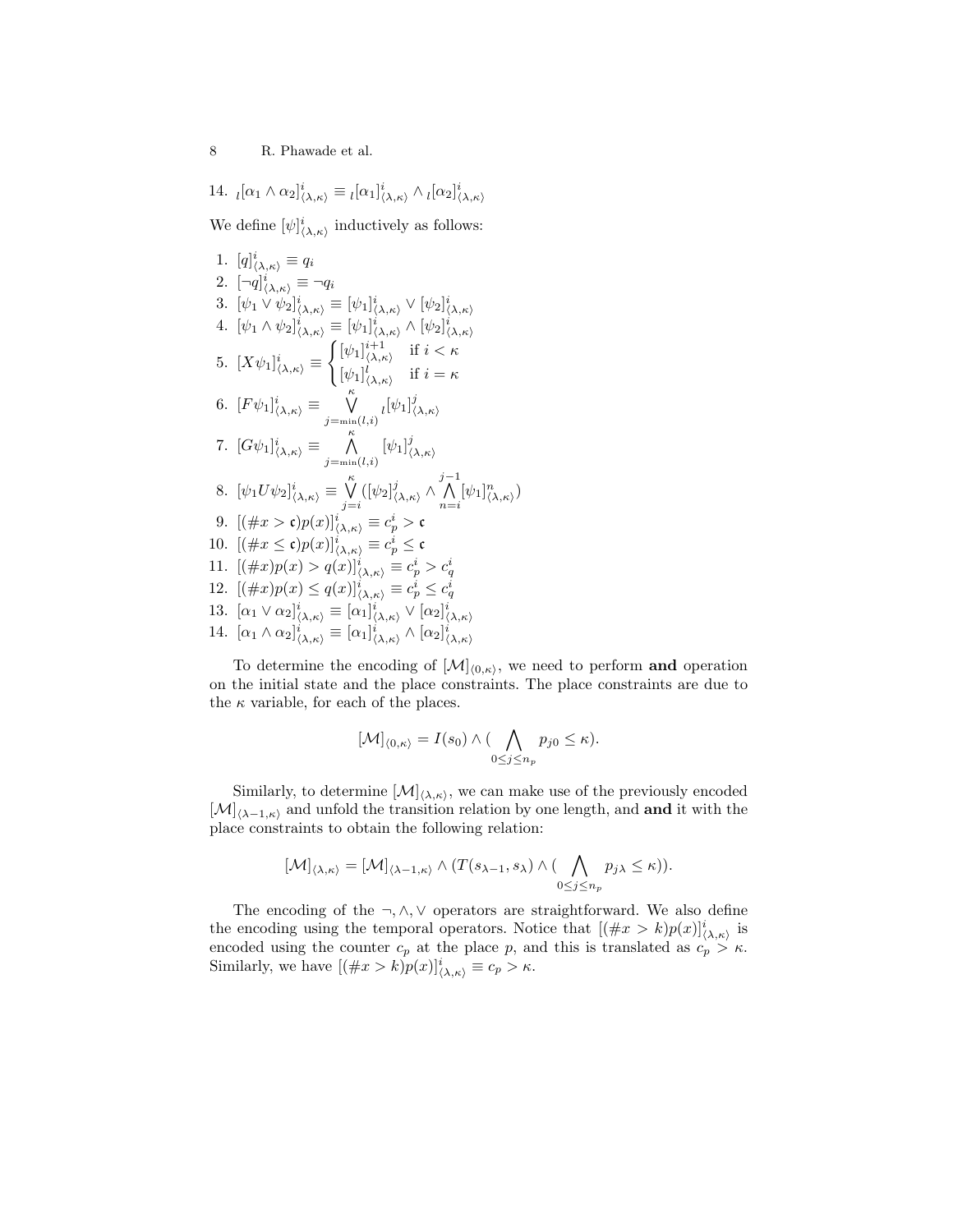

<span id="page-8-0"></span>Fig. 1. Unfolding of the formula  $(\mathcal{M}, \psi)_{(\lambda,\kappa)}$  with respect to  $\lambda$  (time instance),  $\kappa$  (number of clients)

**Unfolding the encoded formula** The unfolding of the formula  $(\mathcal{M}, \psi)_{(\lambda,\kappa)}$  for each k, upto  $k = 2$  is depicted pictorially in Fig. [1.](#page-8-0) Initially, when  $k = \lambda + \kappa = 0$ ,  $k = 0$  (bound),  $\lambda = 0$  (time instance),  $\kappa = 0$  (number of clients), the formula  $(\mathcal{M}, \psi)_{(0,0)}$  is evaluated. If this is found to be satisfiable, then, a witness is obtained, and we are done. If not, in the next macro-step of the unfolding, where  $k = \lambda + \kappa = 1$ , there are possibly two micro-steps to be explored  $\langle \lambda, \kappa \rangle = \langle 0, 1 \rangle$ and  $\langle \lambda, \kappa \rangle = \langle 1, 0 \rangle$ . Firstly,  $\kappa$  is incremented and the formula  $(\mathcal{M}, \psi)_{(0,1)}$  is evaluated. If this found to be unsatisfiable,  $\lambda$  is incremented and the formula  $(\mathcal{M}, \psi)_{(1,0)}$  is evaluated. In each micro-step of the unfolding, either  $\lambda$  or  $\kappa$  are incremented, and the resulting formula is verified. Details of the unfolding with respect to the tool are in Section [5.2.](#page-9-1)

# 5 The 2D-BMC Model Checker Tool: DCModelChecker

DCModelchecker is an easy-to-use tool for performing two dimensional bounded model checking of Petri Nets using the logic  $\mathcal{L}_C$ . We give the architecture and the overview of the tool in Section [5.1.](#page-9-0) We describe the workflow in Section [5.2,](#page-9-1) and in Section [6,](#page-10-0) we report the experiments. The experiments are easily reproducible by directly executing the scripts in our artifact. It is a self-contained virtual machine image —additional installations or tools are unnecessary for replicating our results.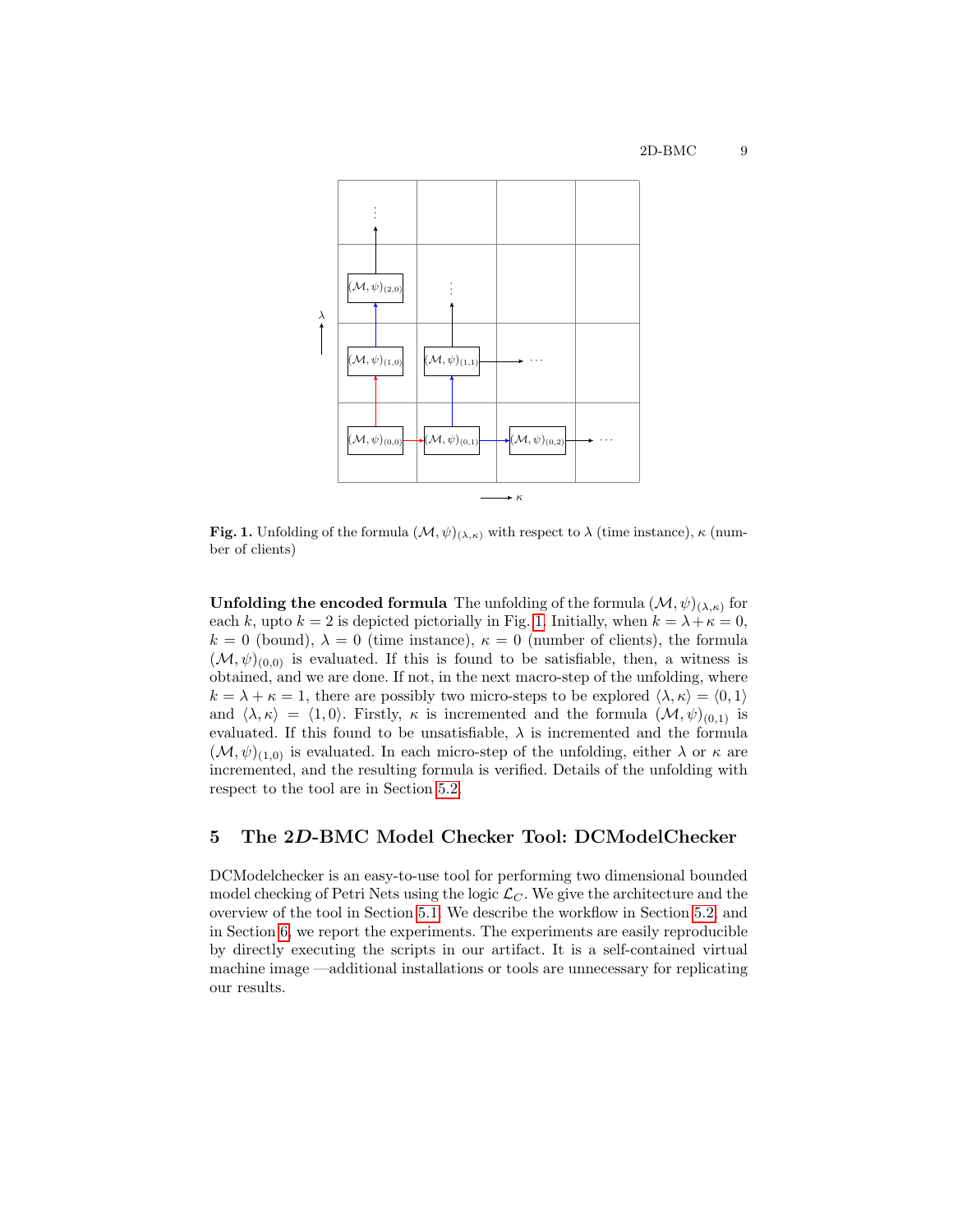#### <span id="page-9-0"></span>5.1 Architecture

We introduce a tool to perform two dimensional bounded model checking, DC-ModelChecker. While several tools perform bounded model checking, ours is unique in the model checking strategy as well as displaying the counterexample. We describe the details of related work in the Section [7.](#page-12-0)



<span id="page-9-2"></span>Fig. 2. DCModelChecker architecture

The general architecture of the tool is shown in Fig. [2.](#page-9-2) Our tool has two primary inputs- system description in standard PNML format and the property to be tested expressed in counting logic  $\mathcal{L}_C$ . The system description using Petri Nets in PNML format can be obtained from the vast collection of industrial and academic benchmarks available at MCC [\[17\]](#page-14-4) or created using a Petri Net Editor [\[30\]](#page-15-3). We make use of MCC benchmarks, for comparative testing. Currently, we have translated a subset of the MCC properties into  $\mathcal{L}_C$ .

Firstly, the two inputs are fed to the pre-processing module and consequently to the DCModelChecker tool. The objective of the pre-processing Module is to read and validate the two inputs. We make use of ANTLR [\[20\]](#page-14-6) to achieve this. We give the grammar of the nets and properties to the tool so that it can recognize it against its respective grammar as shown in Fig. [3.](#page-10-1) ANTLR generates a parser for that language that can automatically build parse trees representing how a grammar matches the input. The parse trees can be walked to construct the data structures that our tool requires. We have manually written the grammars for the PNML format of both types and the grammar of  $\mathcal{L}_C$ , to be used by ANTLR.

Our tool reads the output of the pre-processing module and checks if the model satisfies the property or not. We make use of the Z3 SAT/SMT Solver [\[19\]](#page-14-7), to solve the encoded formula and give us unsat, or sat with a counterexample trace. If unsat, the tool can increment the bound and look further, until the external termination bound is hit. We picked Z3, for its wide industrial applications, developer community support, and ease of use. The detailed workflow is discussed in the subsequent section.

### <span id="page-9-1"></span>5.2 Workflow

The system description M, the property formula  $\phi$ , and external termination bound k are given to us. First, we negate the property,  $\psi = \neg \phi$ . Note that the negation normal form of  $\psi$  is always used in the BMC process. For the bound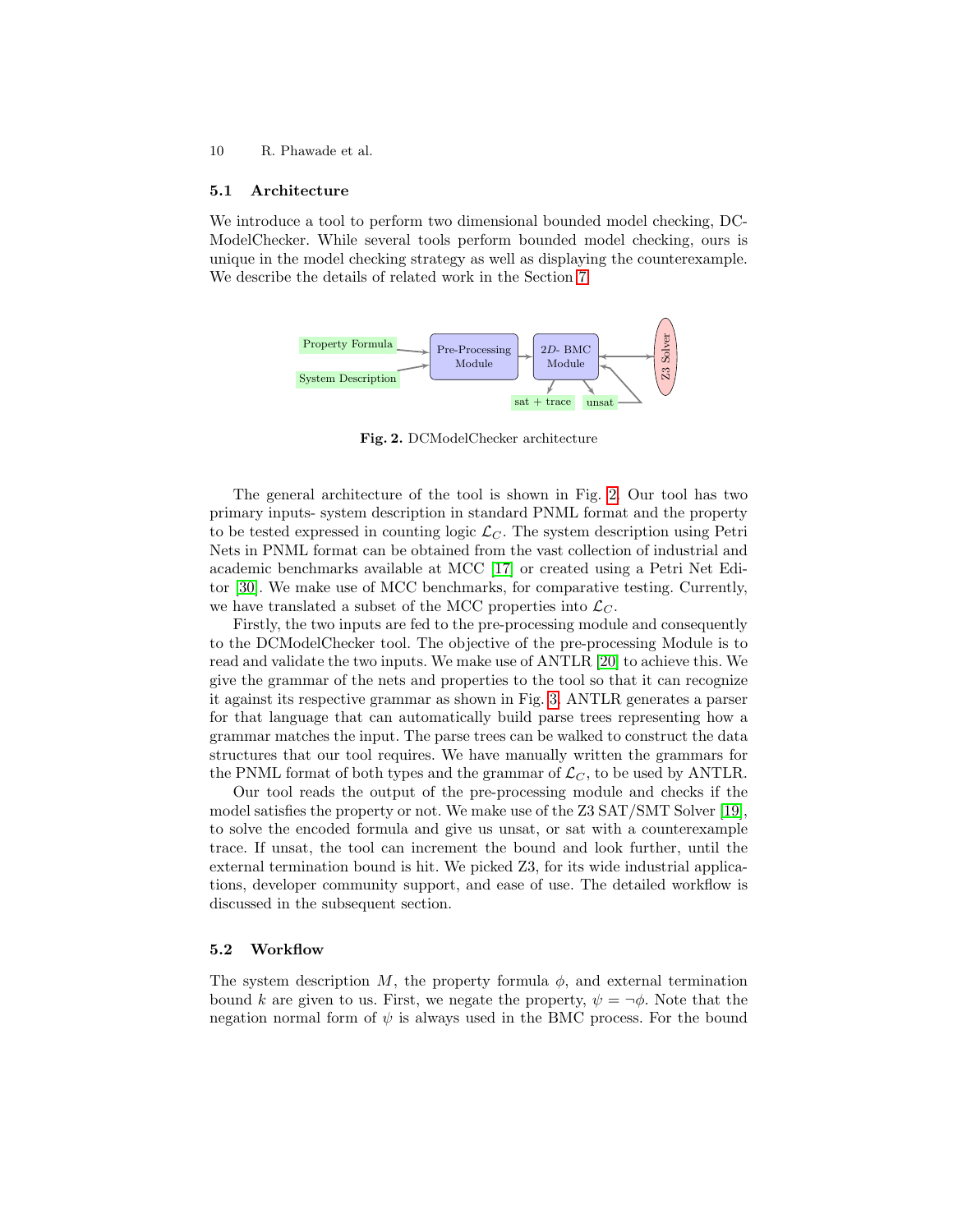

<span id="page-10-1"></span>Fig. 3. Pre-Processing the model and formula using ANTLR

 $k = 0$  and the corresponding micro-step  $\langle \lambda, \kappa \rangle = \langle 0, 0 \rangle$ , we construct the formula  $[M, \psi]_{(0,0)}$  and feed it to the solver.

If the above formula is satisfiable, the property  $\phi$  is violated in the initial state and we have a **witness** at  $k = 0$  and we can stop our search. If the base case is unsatisfiable, we consider the next micro-step  $\langle \lambda, \kappa \rangle$  – with the bound  $k = \lambda + \kappa = 1$  – and construct the formula  $[M, \psi]_{\langle \lambda, \kappa \rangle}$  and feed it to the solver. If this formula is satisfiable, the property  $\phi$  is violated for  $k = \lambda + \kappa$  and we have a witness for this  $k$  and we can stop our search. Otherwise, we may continue with the next micro-step  $\langle \lambda', \kappa' \rangle$  and so on. The order in which the micro-steps are considered is illustrated in Fig. [1.](#page-8-0) We shall continue until we have considered all micro-steps for the termination bound  $k$ .

### <span id="page-10-0"></span>6 Experiments

To illustrate the expressibility of  $\mathcal{L}_C$  and the applicability of 2D-BMC, we performed two phases of experiments, their results are described in this section. Firstly, we considered benchmarks models from the Model Checking Contest [\[17\]](#page-14-4) and expressed the properties in  $\mathcal{L}_C$ . We considered the following property categories and translated them to  $\mathcal{L}_C$  —LTLFireability, LTLCardinality, ReachabilityFireability, ReachabilityCardinality. In particular, the results of verifying a subset of properties are consolidated in Table [1.](#page-11-0) The table shows the number of sat and unsat properties in each property category (consisting of 16 properties each per category), and the time taken to execute (in ms) for DCModelChecker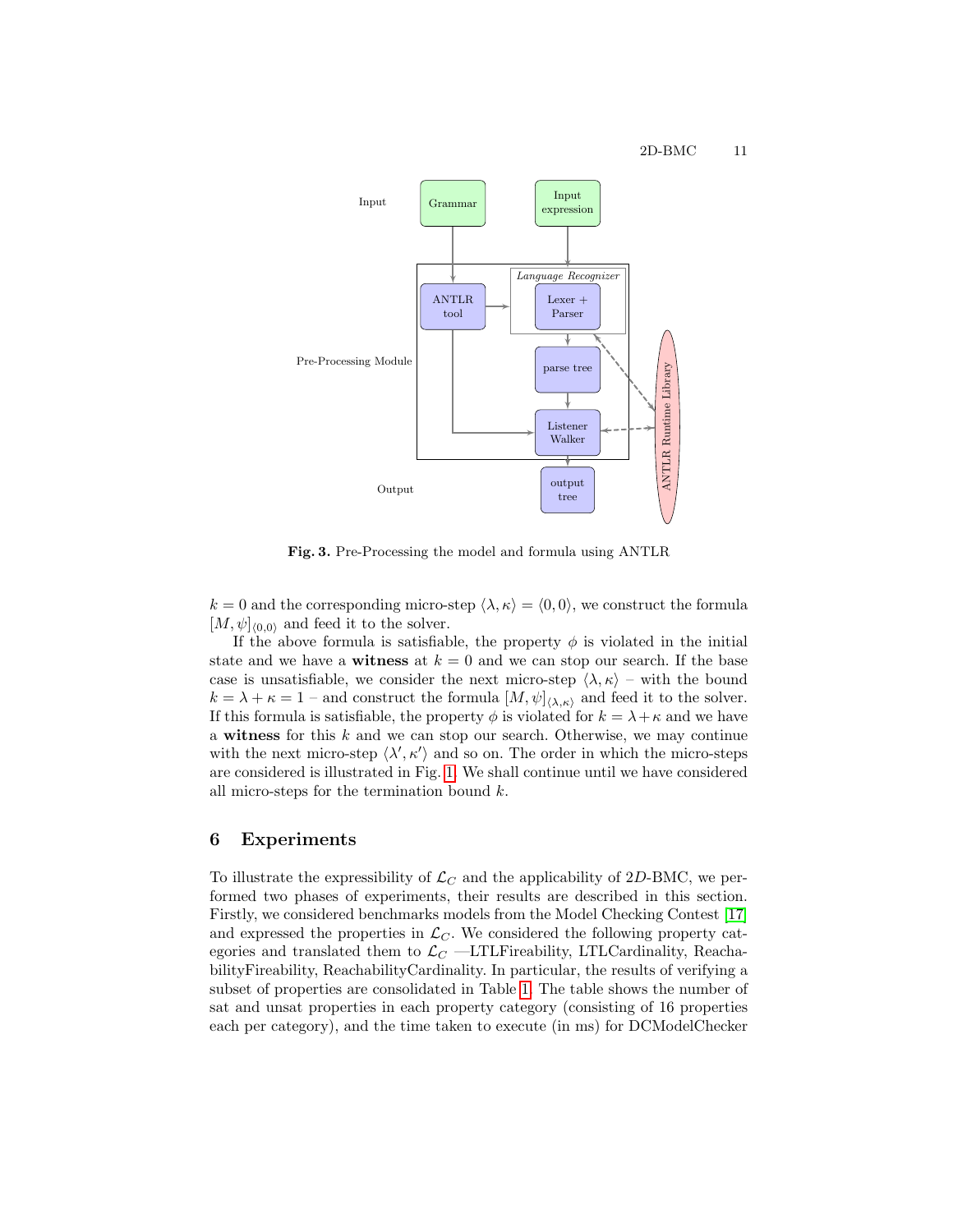as well as the state-of-the-art model checking tool, ITS-Tools [\[26\]](#page-15-0). Our tool DC-ModelChecker was executed with the bound 1. ITS-Tools was executed with a timeout of 600 seconds. It can be observed that the DCModelChecker performs well in some property categories. While some properties were unsat for the above bound and timeout period constraints, they may have become sat, on incrementing the bound. Hence there is a difference in the number of sat and unsat properties found by DCModelChecker versus ITS-Tools. For LTL Fireability and LTL Cardinality properties, DCModelChecker takes comparatively less execution time than ITS-Tools. However, the number of sat and unsat properties differ slightly. As part of future work, we would like to identify the property types where DCModelChecker has an advantage. Our tool DCModelChecker is available online [\[21\]](#page-14-8) and the results in this section can be easily reproduced.

| Model Name                                                         | <b>Property Category</b> | DCModelChecker |    |                                                        | ITS-Tools |    |        |
|--------------------------------------------------------------------|--------------------------|----------------|----|--------------------------------------------------------|-----------|----|--------|
|                                                                    |                          |                |    | $sat $ unsat $ $ time(s) $ $ sat $ $ unsat $ $ time(s) |           |    |        |
| $\rm{ Dekker-PT\mbox{-}010 \frac{---}{Reachability~Cardinality }}$ | LTL Cardinality          | 3              | 13 | 11.219                                                 | 4         | 12 | 15.7   |
|                                                                    | LTL Fireability          | $\overline{2}$ | 14 | 10.353                                                 | 2         | 14 | 18.372 |
|                                                                    |                          | $\Omega$       | 16 | 10.497                                                 |           | 11 | 3.45   |
|                                                                    | Reachability Fireability | $\Omega$       | 16 | 11.628                                                 | 4         | 12 | 6.061  |
| Table 1 Decute of comparative testing                              |                          |                |    |                                                        |           |    |        |

<span id="page-11-0"></span>Table 1. Results of comparative testing

Secondly, we considered two infinite-state systems —firstly, the Autonomous Parking System (APS) and secondly, the Unbounded Process Scheduler (UPS), modeled as a net, primarily to take a closer look at how exactly the 2D-BMC strategy works, given that UPS is an extensively researched system [\[18\]](#page-14-9) and has a much smaller net representation. The APS and UPS case studies are discussed in Appendix [A](#page-16-0) and Appendix [B](#page-20-0) respectively. Some of the properties of the Autonomous Parking System verified using DCModelChecker are given in Table [2.](#page-12-1) A sample of the properties that were written using the counting logic  $\mathcal{L}_C$  for the UPS to demonstrate its expressibility are in Table [3.](#page-12-2) It is natural to see that we can expand this to more complex properties.

With respect to the UPS, consider the property  $F(\#x)p_1(x) > p_0(x)$ , written in  $\mathcal{L}_C$ . It is a counting property with a finally operator at the root. Hence, this property gets violated when there is an instance where the number of processes at place  $p_1$  is less than the number of processes/tokens at place  $p_0$ . In the model, this happens at time instant  $\lambda = 3$ , when the number of processes  $\kappa = 1$ , and a counterexample trace is obtained as well.

To the best of our knowledge, ours is the only tool that uses 2D-BMC in the Petri Net setting, for an extension of linear temporal logic while making use of an SMT solver and gives a counterexample trace. In Section [7](#page-12-0) we discuss the contributions of other tools that verify the properties of Petri Nets.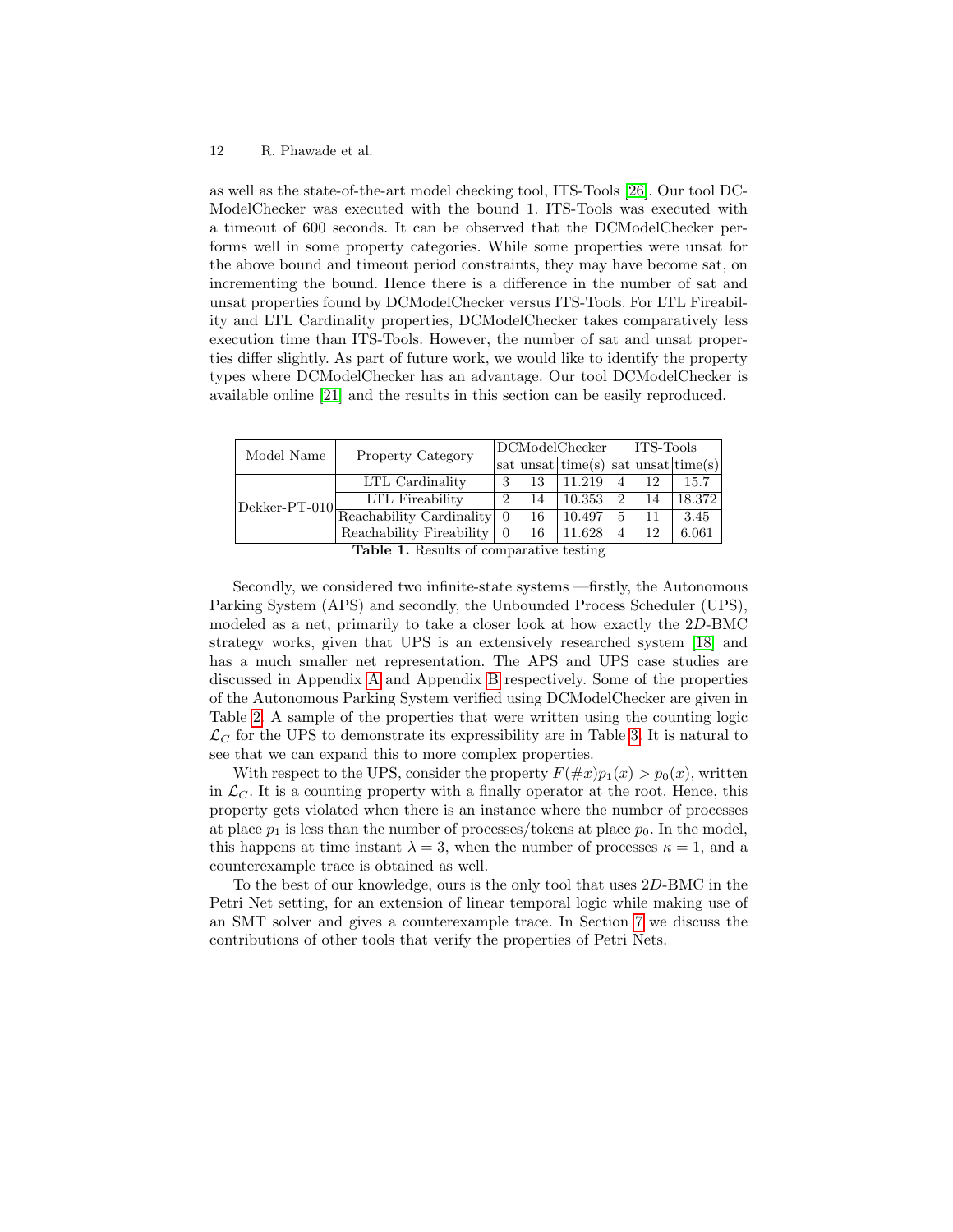#### 2D-BMC 13

|             | S.No APS Property                                                                              | Result                                     |
|-------------|------------------------------------------------------------------------------------------------|--------------------------------------------|
|             | $ G((\#x)p2(x) > p3(x) (\#x)p3(x) > p2(x))$                                                    | $k = 1, \kappa = 1, \lambda = 0$ . SAT.    |
| $ 2\rangle$ | $ F((\#x)p2(x) \leq p3(x) \& (\#x)p3(x) \leq p2(x))$                                           | External Termination Bound reached. UNSAT. |
| 3           | $ G((\#x > 0)p1(x) (\#x > 0)p7(x) (\#x > 0)p8(x)) $ External Termination Bound reached. UNSAT. |                                            |
| 14          | $ F((\#x)p6(x) > p2(x)) $                                                                      | $k = 4, \kappa = 1, \lambda = 3$ . SAT.    |
| 15          | $ ((\#x > 0)p1(x) (\#x > 0)p7(x) (\#x > 0)p8(x))U $                                            |                                            |
|             | $((\#x)p2(x) \leq p3(x) \& (\#x)p3(x) \leq p2(x))$                                             | External Termination Bound reached. UNSAT. |
|             |                                                                                                |                                            |

<span id="page-12-1"></span>Table 2. Results of testing APS using DCModelChecker

|             | S.No UPS Property                       | Result                                                                                |
|-------------|-----------------------------------------|---------------------------------------------------------------------------------------|
|             | $ F(\#x)p_1(x) > p_0(x) $               | $k = 4, \kappa = 1, \lambda = 3$ , SAT.                                               |
| $ 2\rangle$ | $ G(\#x)p_2(x) \leq p_1(x) \leq p_0(x)$ | $k=3, \kappa=1, \lambda=2$ , SAT.                                                     |
| 3           | $G(t_0 \& t_1 \& t_7)$                  | $k = 0, \ \kappa = 0, \ \lambda = 0$ , SAT                                            |
| 14          | $F(t_0 \& t_1 \& t_7)$                  | External Termination Bound reached. UNSAT.                                            |
| 15          |                                         | $F(\#x \leq 1)p_2(x)\&(\#x \leq 3)p_1(x) $ External Termination Bound reached. UNSAT. |
|             | $\& (\#x \leq 2)p_0(x)$                 |                                                                                       |

<span id="page-12-2"></span>

|  |  |  |  | Table 3. Results of testing UPS using DCModelChecker |
|--|--|--|--|------------------------------------------------------|
|--|--|--|--|------------------------------------------------------|

# <span id="page-12-0"></span>7 Related Work

Recently, there have been several practical implementations of tools verifying specific properties of Petri Nets. KREACH [\[12\]](#page-14-10) is a recent implementation of Kosaraju's algorithm for deciding reachability in Petri Nets (and equivalently Vector Addition Systems with States). QCOVER [\[7\]](#page-14-11) decides the coverability of Petri Nets leveraging the SMT solver. ICOVER [\[14\]](#page-14-12) decides coverability using inductive invariants. In [\[23\]](#page-15-4) SMT-based reachability of timed Petri Nets and in [\[8\]](#page-14-13) CTL<sup>∗</sup> model checking for time Petri Nets are explored. Petrinizer [\[13\]](#page-14-14) implements an SMT-based approach for coverability.

BMC using SMT Solvers has been an active area of research [\[24\]](#page-15-5). In particular, while applying BMC in the Petri Net setting, techniques such as net reductions, and structural reductions [\[27\]](#page-15-6) are applied. Recently, in [\[1,](#page-13-1)[2\]](#page-13-2) the generalized reachability of Petri Net is encoded into a BMC problem and solved using SMT solvers.

However, BMC for Petri Nets while expressing properties using LTL and its extensions while leveraging the power of SMT Solvers remains unexplored. DC-ModelChecker attempts to bridge this gap while preserving the original Petri Net structure. In Section [4.1](#page-6-0) we provide the propositional encoding of the counting logic  $\mathcal{L}_{C}$  which distinguishes our work. In [\[25\]](#page-15-7) a similar counting linear temporal logic for specifying properties of multi-robot applications is proposed. In contrast,  $\mathcal{L}_C$  uniquely supports specifying properties of client-server systems.

The Model Checking Contest (MCC) [\[17\]](#page-14-4) has attracted many tools for formal verification of concurrent systems, and also industrial and academic benchmarks. Tools participating in MCC, use portfolio approach and give answers in binary, based on the requirement of the contest. In particular, we looked at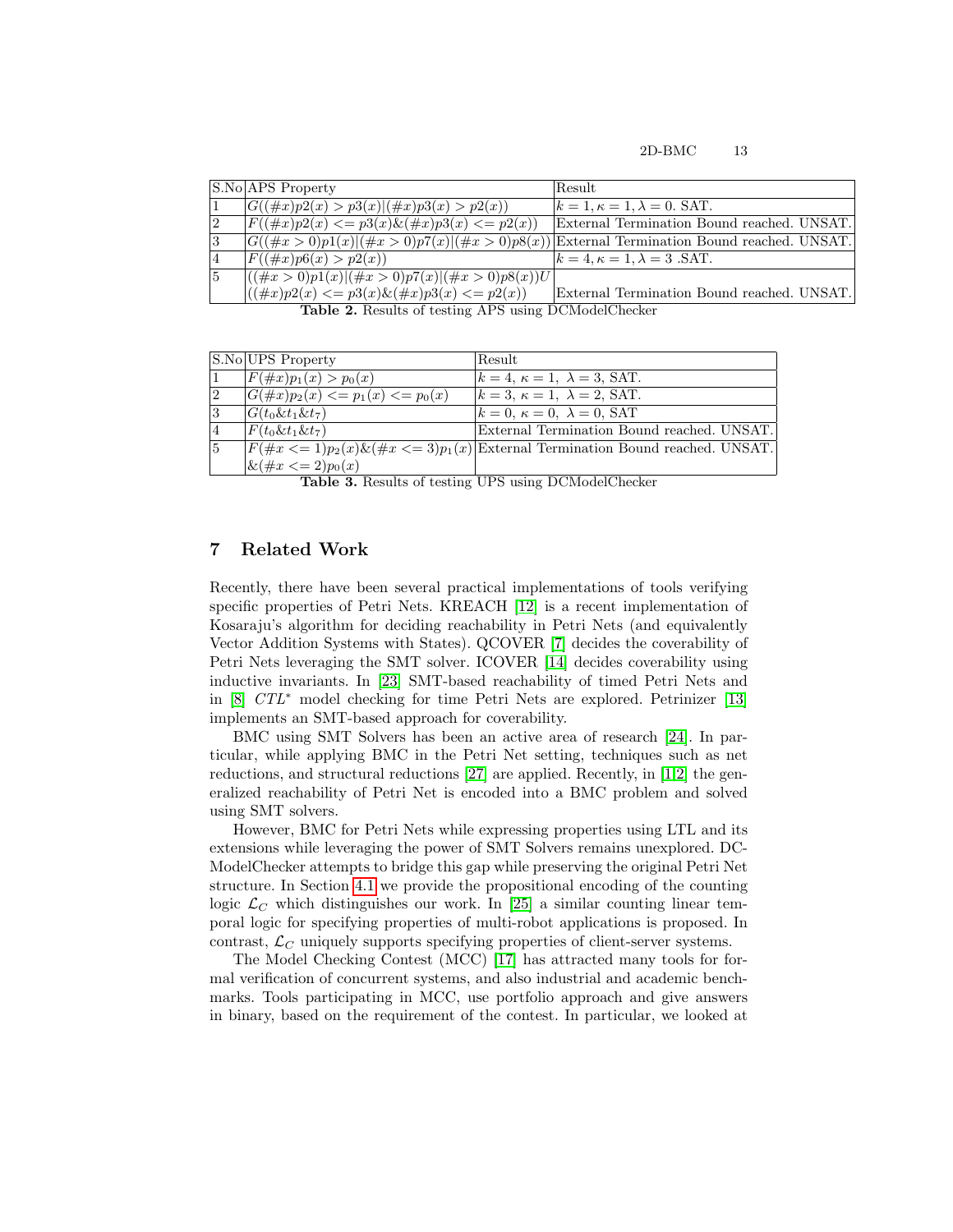ITS-Tools [\[26\]](#page-15-0) which has 99.99% tool confidence across categories in the contest and makes use of structural reduction techniques [\[27\]](#page-15-6) to arrive at the solution quickly. ITS-Tools uses a layer of SMT when solving LTL, however, it does not perform BMC.

While ITS-Tools is much faster than our tool, it gives only binary answers (sat or unsat), as this conforms with the expectations of the MCC unlike our tool which gives a counterexample trace, if the property is not satisfied. The counterexample trace is quite useful for property verification. To the best of our knowledge, DCModelChecker is the only tool that performs bounded model checking for Petri Nets using an extension of linear temporal logic using SMT solvers and provides a counterexample trace, that can be easily interpreted. Currently, the goal of this tool is to demonstrate the usefulness of the 2D- BMC strategy and the logic  $\mathcal{L}_{C}$ . To ensure the correctness of the results, we executed the same benchmarks on ITS-Tools as well. The results of comparative testing are in Section [6.](#page-10-0) These experiments can be replicated using the scripts available in our artifact [\[21\]](#page-14-8).

### <span id="page-13-0"></span>8 Conclusion and Future Work

We have successfully explored the reachability, fireability, and cardinality properties of the unbounded client-server systems using the proposed counting logic  $\mathcal{L}_C$ . We have also proposed a novel bounded model checking strategy 2D-BMC applicable for Petri Nets. We have implemented a tool DCModelChecker that uses the proposed counting logic and the 2D-BMC strategy and demonstrated its usefulness concerning benchmarks from MCC. To the best of our knowledge, DCModelChecker is the only tool that uses 2D-BMC for Petri Nets, specifying properties in an extension of linear temporal logic while utilizing an SMT solver and additionally providing a counterexample trace. Future research directions include optimizing our tool by implementing an efficient linear size encoding in the bound  $k$  for the logic  $[6]$ . The BMC technique only provides the counterexamples when the property is unsatisfiable. It would be worth the effort to leverage inductive reasoning to have a full decision procedure, for when the property is satisfiable. QCOVER [\[7\]](#page-14-11) and ICOVER [\[14\]](#page-14-12) already have implemented such a procedure for a specific set of properties of Petri Nets. As part of future work, we would like to establish the completeness thresholds of BMC [\[11\]](#page-14-15). Another work in progress is an extension of  $\mathcal{L}_C$  to account for identifiable clients, which will enable us to verify richer infinite-state systems.

### References

- <span id="page-13-1"></span>1. Amat, N., Berthomieu, B., Dal-Zilio, S.: On the combination of polyhedral abstraction and smt-based model checking for petri nets. In: PETRI NETS. pp. 164–185. LNCS, Springer (2021). [https://doi.org/10.1007/978-3-030-76983-3](https://doi.org/10.1007/978-3-030-76983-3_9) 9
- <span id="page-13-2"></span>2. Amat, N., Dal-Zilio, S., Hujsa, T.: Property directed reachability for generalized petri nets. In: TACAS. pp. 505–523. LNCS, Springer (2022). [https://doi.org/10.1007/978-3-030-99524-9](https://doi.org/10.1007/978-3-030-99524-9_28) 28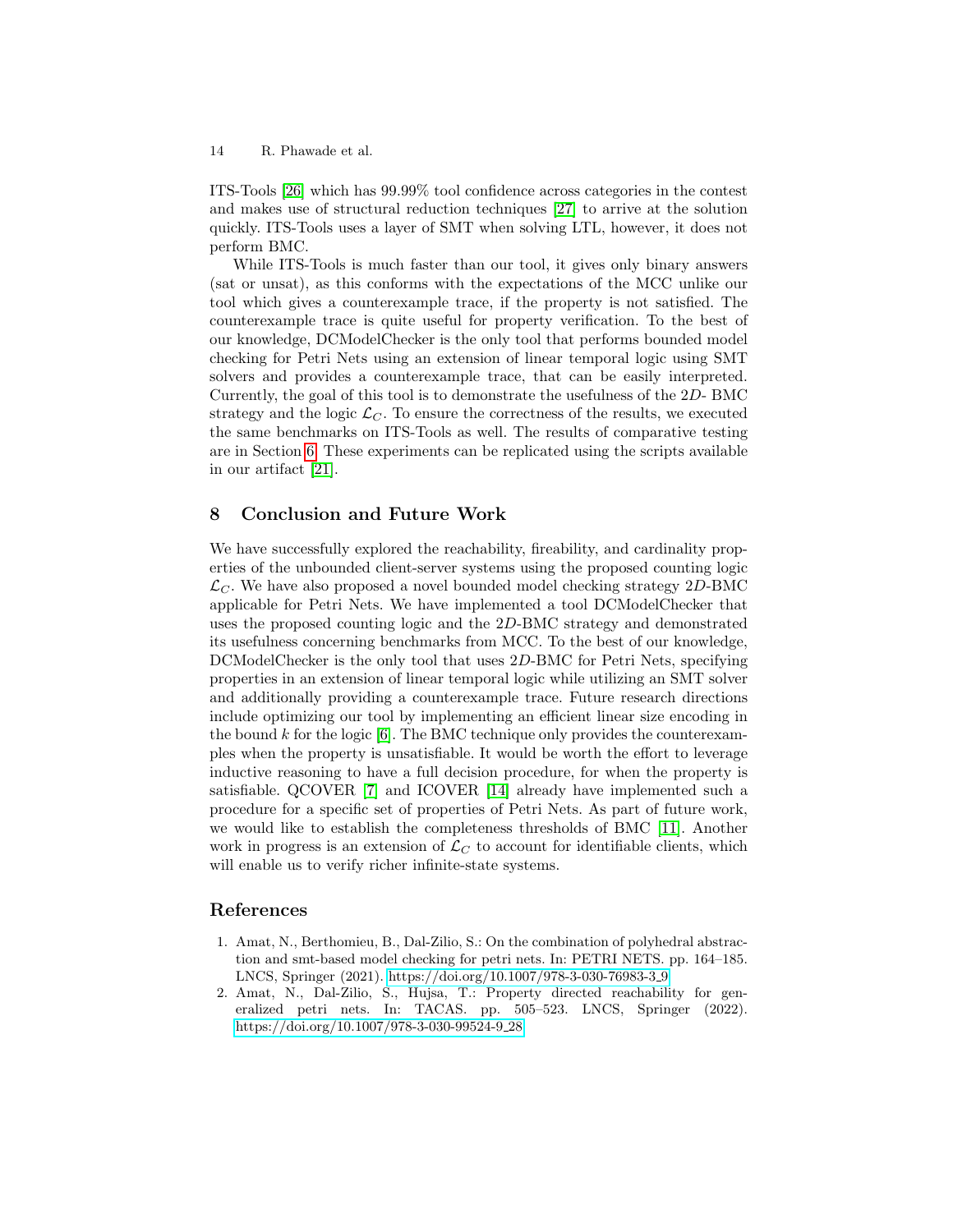- <span id="page-14-0"></span>3. Baier, C., Katoen, J.: Principles of model checking. MIT Press (2008)
- <span id="page-14-3"></span>4. Biere, A., Cimatti, A., Clarke, E.M., Strichman, O., Zhu, Y.: Bounded model checking. Adv. Comput. pp. 117–148 (2003). [https://doi.org/10.1016/S0065-](https://doi.org/10.1016/S0065-2458(03)58003-2) [2458\(03\)58003-2](https://doi.org/10.1016/S0065-2458(03)58003-2)
- <span id="page-14-1"></span>5. Biere, A., Cimatti, A., Clarke, E.M., Zhu, Y.: Symbolic model checking without bdds. In: TACAS. pp. 193–207. LNCS, Springer (1999). [https://doi.org/10.1007/3-](https://doi.org/10.1007/3-540-49059-0_14) [540-49059-0](https://doi.org/10.1007/3-540-49059-0_14) 14
- <span id="page-14-5"></span>6. Biere, A., Heljanko, K., Junttila, T.A., Latvala, T., Schuppan, V.: Linear encodings of bounded LTL model checking. Log. Methods Comput. Sci. (2006). [https://doi.org/10.2168/LMCS-2\(5:5\)2006](https://doi.org/10.2168/LMCS-2(5:5)2006)
- <span id="page-14-11"></span>7. Blondin, M., Finkel, A., Haase, C., Haddad, S.: Approaching the coverability problem continuously. In: TACAS. pp. 480–496. LNCS, Springer (2016). [https://doi.org/10.1007/978-3-662-49674-9](https://doi.org/10.1007/978-3-662-49674-9_28) 28
- <span id="page-14-13"></span>8. Boucheneb, H., Hadjidj, R.:  $CTL^*$  model checking for time petri nets. Theor. Comput. Sci. pp. 208–227 (2006).<https://doi.org/10.1016/j.tcs.2005.11.002>
- <span id="page-14-16"></span>9. Cai, Z., Zhou, Y., Qi, Y., Zhuang, W., Deng, L.: A millimeter wave dual-lens antenna for iot-based smart parking radar system. IEEE Internet Things J. pp. 418–427 (2021).<https://doi.org/10.1109/JIOT.2020.3004403>
- <span id="page-14-2"></span>10. Clarke, E.M., Biere, A., Raimi, R., Zhu, Y.: Bounded model checking using satisfiability solving. Formal Methods Syst. Des. pp. 7–34 (2001). <https://doi.org/10.1023/A:1011276507260>
- <span id="page-14-15"></span>11. Clarke, E.M., Kroening, D., Ouaknine, J., Strichman, O.: Computational challenges in bounded model checking. Int. J. Softw. Tools Technol. Transf. pp. 174–183 (2005).<https://doi.org/10.1007/s10009-004-0182-5>
- <span id="page-14-10"></span>12. Dixon, A., Lazic, R.: Kreach: A tool for reachability in petri nets. In: TACAS. pp. 405–412. LNCS, Springer (2020). [https://doi.org/10.1007/978-3-030-45190-5](https://doi.org/10.1007/978-3-030-45190-5_22) 22
- <span id="page-14-14"></span>13. Esparza, J., Ledesma-Garza, R., Majumdar, R., Meyer, P.J., Niksic, F.: An smtbased approach to coverability analysis. In: CAV. pp. 603–619. LNCS, Springer (2014). [https://doi.org/10.1007/978-3-319-08867-9](https://doi.org/10.1007/978-3-319-08867-9_40) 40
- <span id="page-14-12"></span>14. Geffroy, T., Leroux, J., Sutre, G.: Occam's razor applied to the petri net coverability problem. Theor. Comput. Sci. (2018).<https://doi.org/10.1016/j.tcs.2018.04.014>
- <span id="page-14-18"></span>15. Hillah, L., Kordon, F., Petrucci, L., Trèves, N.: PNML framework: An extendable reference implementation of the petri net markup language. In: PETRI NETS. pp. 318–327. LNCS, Springer (2010). [https://doi.org/10.1007/978-3-642-13675-7](https://doi.org/10.1007/978-3-642-13675-7_20) 20
- <span id="page-14-17"></span>16. Hsu, C., Shih, M.H., Huang, H.Y., Shiue, Y.C., Huang, S.: Verification of smart guiding system to search for parking space via DSRC communication. In: ITST. pp. 77–81. IEEE (2012).<https://doi.org/10.1109/ITST.2012.6425287>
- <span id="page-14-4"></span>17. Kordon, F., Bouvier, P., Garavel, H., Hillah, L.M., Hulin-Hubard, F., Amat., N., Amparore, E., Berthomieu, B., Biswal, S., Donatelli, D., Galla, F., , Dal Zilio, S., Jensen, P., He, C., Le Botlan, D., Li, S., , Srba, J., Thierry-Mieg, ., Walner, A., Wolf, K.: Complete Results for the 2020 Edition of the Model Checking Contest. http://mcc.lip6.fr/2021/results.php (June 2021)
- <span id="page-14-9"></span>18. Mazur, T., Lowe, G.: Counter abstraction in the CSP/FDR setting. Electron. Notes Theor. Comput. Sci. (2009).<https://doi.org/10.1016/j.entcs.2009.08.012>
- <span id="page-14-7"></span>19. de Moura, L.M., Bjørner, N.S.: Z3: an efficient SMT solver. In: TACAS. pp. 337– 340. LNCS, Springer (2008). [https://doi.org/10.1007/978-3-540-78800-3](https://doi.org/10.1007/978-3-540-78800-3_24) 24
- <span id="page-14-6"></span>20. Parr, T., Fisher, K.: Ll(\*): the foundation of the ANTLR parser generator. In: PLDI. pp. 425–436 (2011).<https://doi.org/10.1145/1993498.1993548>
- <span id="page-14-8"></span>21. Phawade, R., Prince, T., Sheerazuddin, S.: Artifact and instructions to generate experimental results for two dimensional bounded model checking of unbounded client-server systems (2022).<https://doi.org/10.6084/m9.figshare.19611477.v3>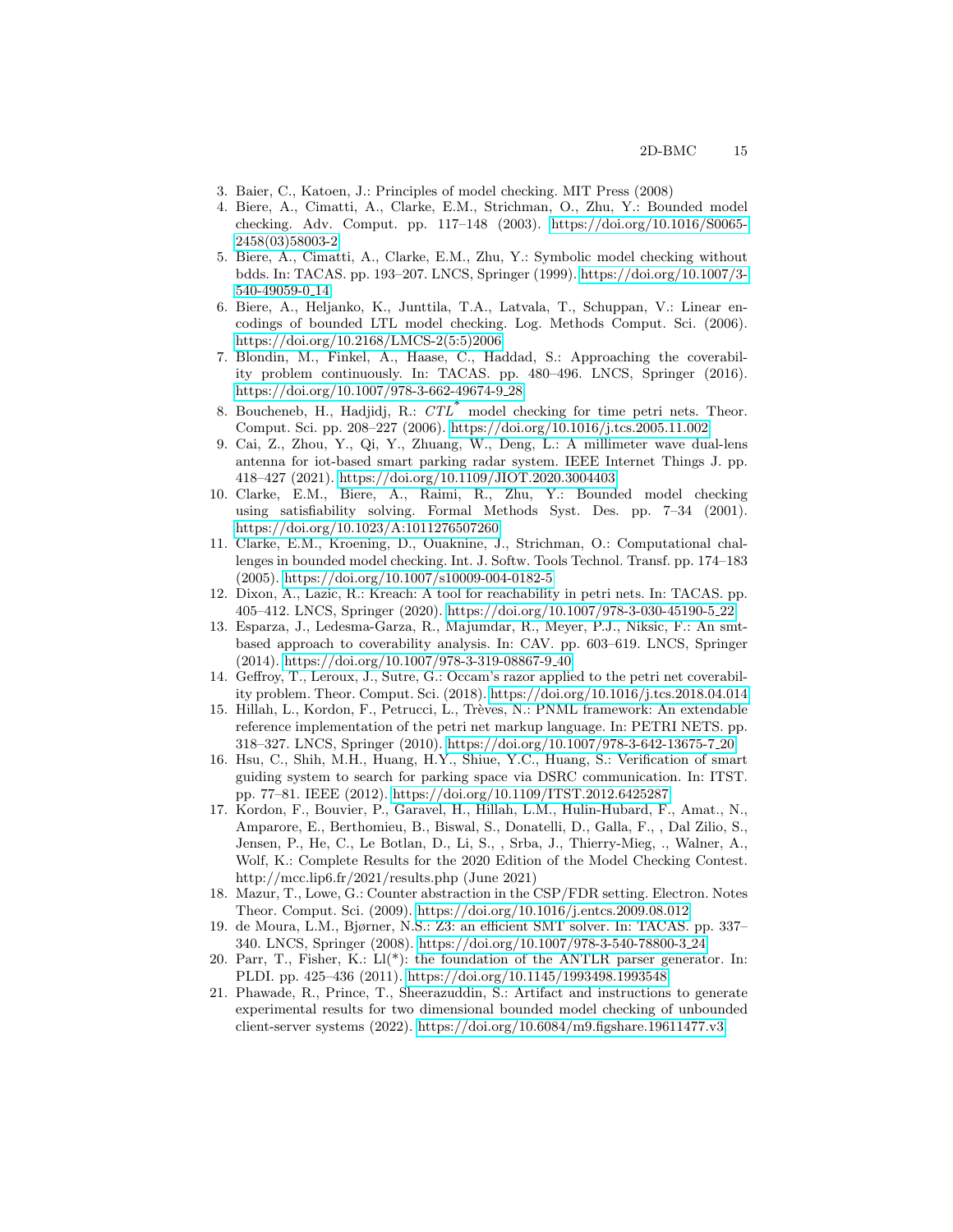- 16 R. Phawade et al.
- <span id="page-15-1"></span>22. Pnueli, A.: The temporal logic of programs. In: FOCS. pp. 46–57 (1977). <https://doi.org/10.1109/SFCS.1977.32>
- <span id="page-15-4"></span>23. Pólrola, A., Cybula, P., Meski, A.: Smt-based reachability checking for bounded time petri nets. Fundam. Informaticae (2014). [https://doi.org/10.3233/FI-2014-](https://doi.org/10.3233/FI-2014-1135) [1135](https://doi.org/10.3233/FI-2014-1135)
- <span id="page-15-5"></span>24. Prasad, M.R., Biere, A., Gupta, A.: A survey of recent advances in sat-based formal verification. Int. J. Softw. Tools Technol. Transf. pp. 156–173 (2005). <https://doi.org/10.1007/s10009-004-0183-4>
- <span id="page-15-7"></span>25. Sahin, Y.E., Nilsson, P., Ozay, N.: Multirobot coordination with counting temporal logics. IEEE Trans. Robotics 36(4), 1189–1206 (2020). <https://doi.org/10.1109/TRO.2019.2957669>
- <span id="page-15-0"></span>26. Thierry-Mieg, Y.: Symbolic model-checking using its-tools. In: TACAS. pp. 231– 237. LNCS, Springer (2015). [https://doi.org/10.1007/978-3-662-46681-0](https://doi.org/10.1007/978-3-662-46681-0_20) 20
- <span id="page-15-6"></span>27. Thierry-Mieg, Y.: Structural reductions revisited. In: PETRI NETS. pp. 303–323. LNCS, Springer (2020). [https://doi.org/10.1007/978-3-030-51831-8](https://doi.org/10.1007/978-3-030-51831-8_15) 15
- <span id="page-15-2"></span>28. Vardi, M.Y., Wolper, P.: An automata-theoretic approach to automatic program verification. In: LICS. pp. 322–331 (1986)
- <span id="page-15-8"></span>29. Yan, G., Yang, W., Rawat, D.B., Olariu, S.: Smartparking: A secure and intelligent parking system. IEEE Intell. Transp. Syst. Mag. pp. 18–30 (2011). <https://doi.org/10.1109/MITS.2011.940473>
- <span id="page-15-3"></span>30. Zahoransky, R.M., Holderer, J., Lange, A., Brenig, C.: Process analysis as first step towards automated business security. In: ECIS. p. Research Paper 46 (2016), [http://aisel.aisnet.org/ecis2016\\_rp/46](http://aisel.aisnet.org/ecis2016_rp/46)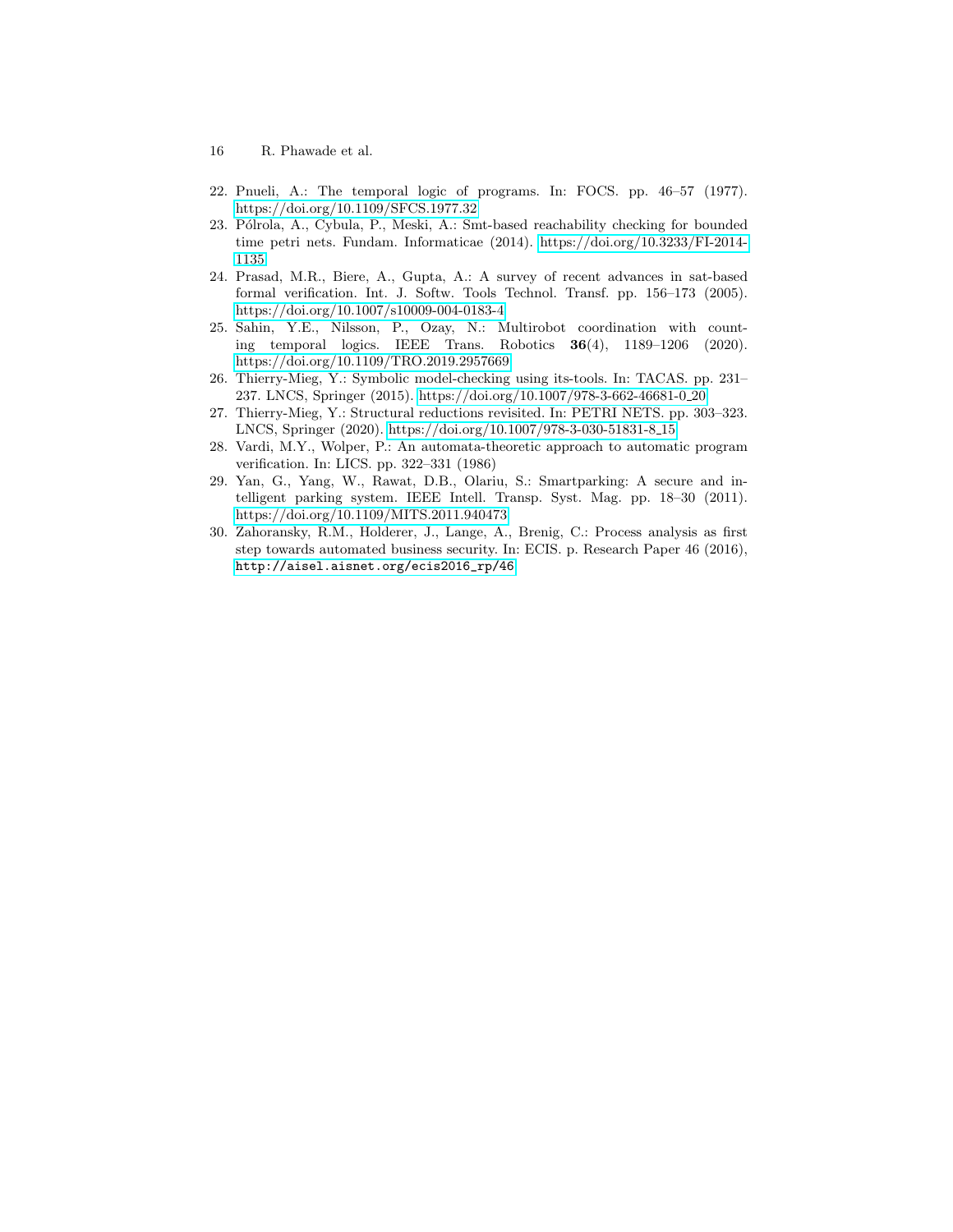### <span id="page-16-0"></span>A Case Study : Autonomous Parking System

In crowded urban spaces, parking one's vehicle can be a hassle, given that there is no guarantee of finding an available parking lot in a reasonable amount of time. There have been various approaches to resolve this, from the industry as well as academia [\[29](#page-15-8)[,9\]](#page-14-16). The automobile industry has implemented quite successfully, the autonomous parking system, wherein the idea is that the vehicle can be guided into a parking lot, without the need for a valet through communication between the vehicle and the parking space environment. This is especially useful in smart city projects, and futuristically, the driverless vehicle eco system [\[16\]](#page-14-17).

In this section, we explore how to verify an Autonomous Parking System  $(APS)$  where the number of parking requests is unbounded. This is an example from client-server paradigm, more specifically, a single server multiple client system —the parking system is a server whereas the vehicles (say, cars) requesting parking lots are clients. This can be represented by a state-transition system as given Fig. [4](#page-17-0) and Fig. [5,](#page-18-1) and consequently, as a Petri Net as in Fig. [6.](#page-18-2)

In any configuration (marking) of the Petri Net execution, the number of tokens in any place corresponds to those many clients (cars) in that state. We will now look at the formal description of the  $APS$  as a net and express its properties using  $\mathcal{L}_C$ .

### A.1 Introduction to Autonomous Parking System

Typically, any parking space in a busy area, such as the city square, or the airport, services hundreds of vehicles. It may employ valets to assist the drivers. It is often the case, that the parking space may not be available, and navigating to a parking lot can be cumbersome. Finding a parking lot and arriving at it, is a process that can be autonomous. The system itself can be made autonomous, by using technology to track the vehicles and respond to requests for parking. In this case study, the autonomous parking system is the server, and the vehicles making requests for parking are the clients. Theoretically, there could be an unbounded number of clients. We assume that there is enough parking space available, to demonstrate this unbounded client-server system.

Modeling of Autonomous Parking System using Petri Nets. We will now model the interactions between the parking system and the vehicle requesting parking space as in Fig. [4](#page-17-0) and Fig. [5.](#page-18-1) Initially, the system is ready to service the requests, which is the *server\_ready* state. We assume a steady inflow of requests for parking, to keep the system sufficiently occupied. When a vehicle inquires for parking space, the vehicle is in the parking requested state. Now, the system may non-deterministically choose to either grant or reject the parking request based on local information such as space availability, the priority of incoming requests, and the like. We assume two disjoint workflows for each scenario. Firstly, if the system accepts the request, the system is in *request\_granted* state and simultaneously, the vehicle goes to *occupy\_parking\_lot* state. At some point, the vehicle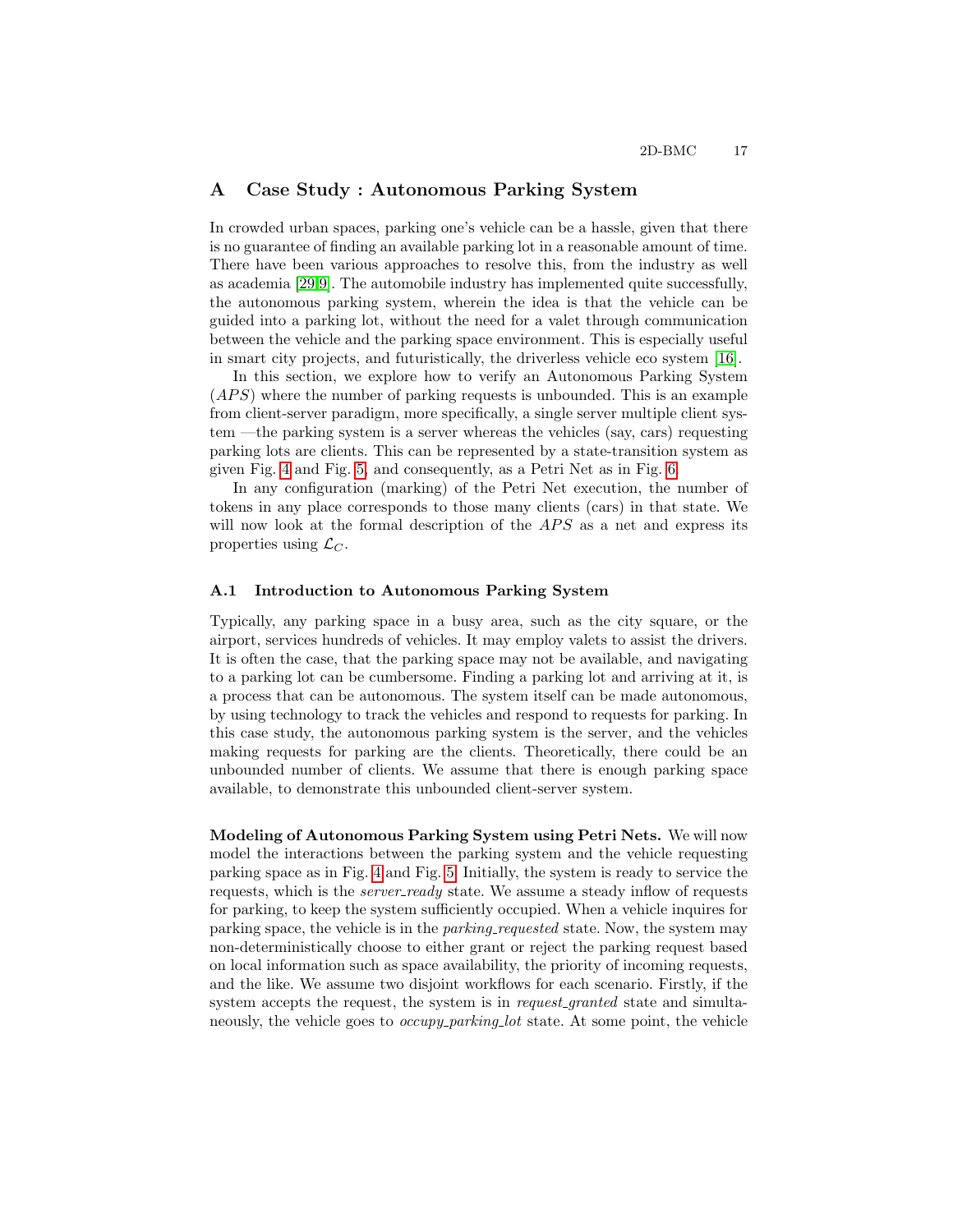gives up its allocated parking space, is in *exit\_parking\_lot\_successfully* and simultaneously the system is in *deallocate\_parking\_lot* state. This marks the successful exit of the vehicle from the system. Secondly, if the system rejects the request, the vehicle is in *parking unavailable* state and the system is in *request\_rejected* state. The only option is for the vehicle to exit. At any point, the system can either accept or reject the request, after granting the request, the server can go to server busy state. Theoretically, this description allows for an unbounded number of vehicle requests to be processed by the system, albeit there may be limitations on the availability of the parking space. We assume that the autonomous parking system can reasonably guide the vehicle manoeuvres within the parking lot. It is not difficult to observe that the combined interactions between the system and vehicles described above can be interleaved and modeled as a single Petri Net as in Fig. [6.](#page-18-2) In this Petri Net, the successful scenario is marked with a green rectangle, and the places  $p_0$ ,  $p_2$  and  $p_4$  correspond to the vehicle states parking-requested, occupy-parking-lot and exit-parking-lot, the places  $p_1$ ,  $p_7$ ,  $p_3$  and  $p_5$  correspond to the server states server-ready, server-busy, request-granted and deallocate-parking-lot, transitions  $t_1$ ,  $t_2$ ,  $t_3$  represent the request, entry and exit of the vehicle respectively. The firing of transition  $t_0$  acts as the source, where an unbounded number of vehicle requests can be spawned. The firing of transition  $t_6$  represents the server completing the processing of a request and returning to its ready state. In the unsuccessful scenario, marked with a red rectangle, the transition  $t_4$  is fired when the server rejects the request, which brings the vehicle to *parking unavailable* represented by place  $p_6$ , and the server goes to request-rejected represented by place  $p_8$ . The firing of transition  $t_7$  ensures that the rejected request is processed by the server, and it is ready to take on more vehicle requests. Notice that the initial marking of the system is given as follows, assuming an ordering on the places  $M_0 = (0, 1, 0, 0, 0, 0, 0, 0, 0)$ , where there is exactly one token in place  $p_1$  indicating the availability of the server. In any marking of the net, there is exactly one token in either of the server places  $p_1$ ,  $p_7$ , or  $p_8$  due to the structure of the net.



<span id="page-17-0"></span>Fig. 4. State diagram of autonomous parking system (server)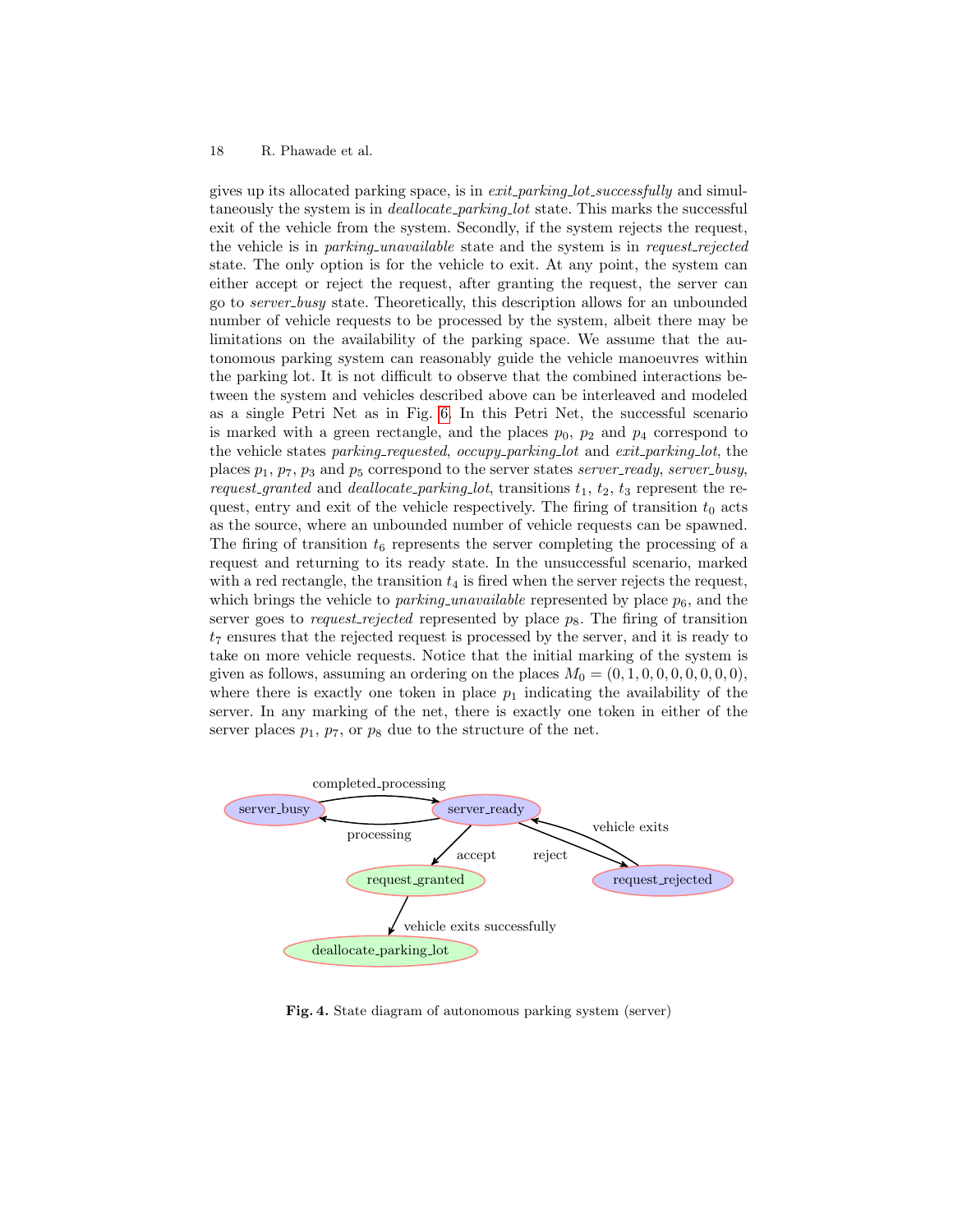

<span id="page-18-1"></span>Fig. 5. State diagram of vehicle in APS (client)



<span id="page-18-2"></span>Fig. 6. Petri Net depicting client-server interactions in APS

The standard representation of the Petri Net is the PNML format [\[15\]](#page-14-18). We made use of Wolfgang Tool [\[30\]](#page-15-3), a Petri Net editor to draw and visualize the configurations of the net. The PNML file for APS and the executable (jar file) for the tool are available in the artifact.

# <span id="page-18-0"></span>A.2 Expressing properties in  $\mathcal{L}_C$  and the results of 2D-BMC

1. Consider the property of the  $APS$  where there are equal number of accept responses by the server to the number of accepted parking requests by the clients. This can be paraphrased as always the number of tokens in place  $p_2$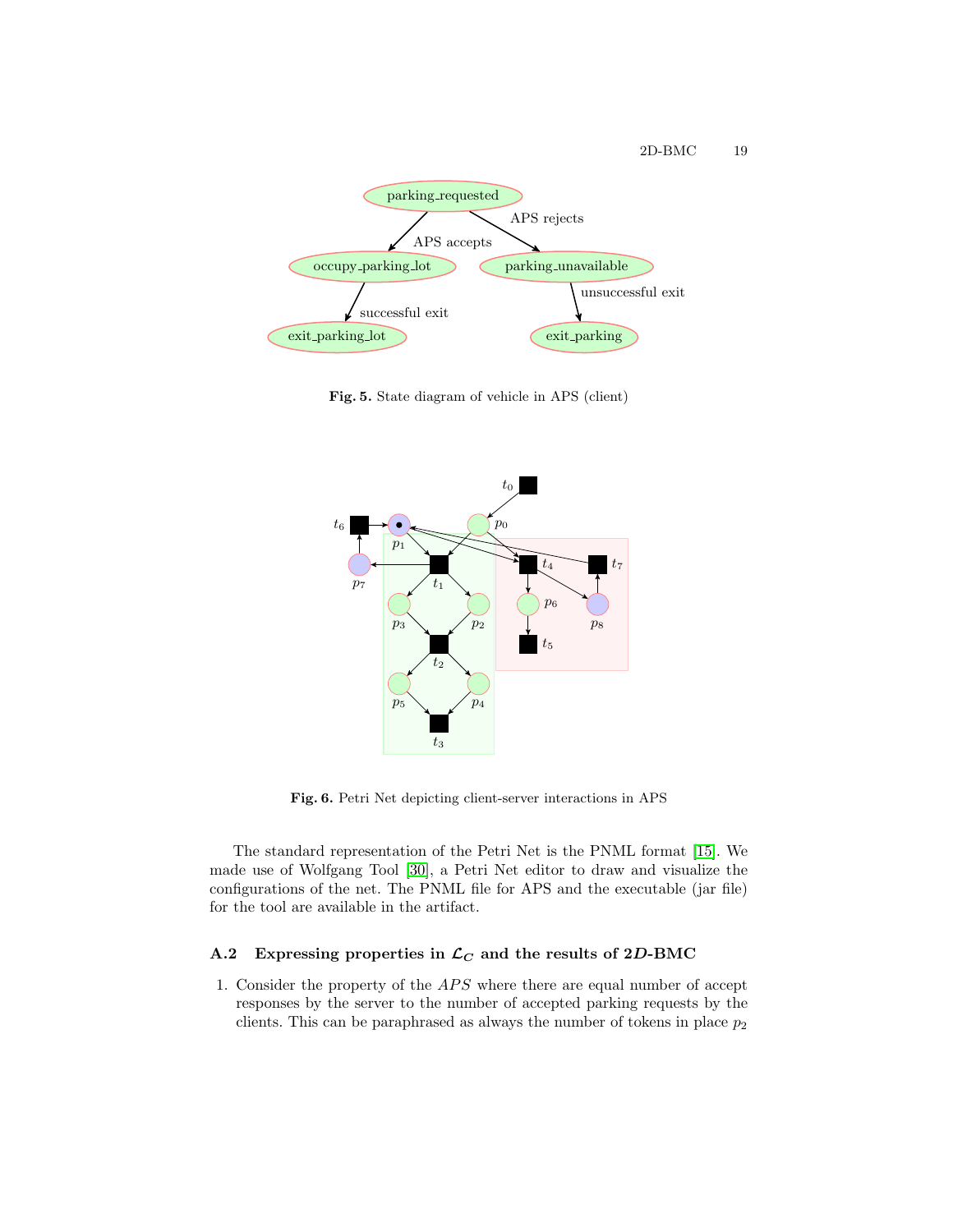equals the number of tokens in  $p_3$ . Consider the following property written in  $\mathcal{L}_C$ :

 $G((\#x)p2(x) > p3(x)|(\#x)p3(x) > p2(x))$ 

Our algorithm looks for a counterexample trace. This is satisfiable initially, at  $k = 0$  where  $\kappa = 1$  (number of tokens) and  $\lambda = 0$  (time instance).

2.  $F((\#x)p2(x) \leq p3(x) \& (\#x)p3(x) \leq p2(x))$ 

We expect that this formula will be true for all bounds. Hence while having bound  $k = 5$  or  $k = 100$ , we get the same output on reaching the bound, without any counterexample.

3. Consider the property, where there is at east one token in either place  $p_1$ or  $p_7$  or  $p_8$ . From the net,  $p_1 + p_7 + p_8 = 1$  is an invariant. These places represent the server being available, busy and server rejecting the request.  $G((\#x > 0)p1(x)|(\#x > 0)p7(x)|(\#x > 0)p8(x)).$ 

On verifying with our tool, we do not find any counterexample for this property for bound  $k = 5$ .

4. Comparison between the number of rejected requests and accepted requests.  $F((\#x)p6(x) > p2(x)).$ 

At  $k = 4$ ,  $\kappa = 1$ ,  $\lambda = 3$  we encounter a loop, and the property is unsatisfiable for all paths of length  $k = 4$ .

5. Consider this property using the Until operator, essentially this is true  $U p_2 =$  $p_3$ .

 $((\#x > 0)p1(x)|(\#x > 0)p7(x)|(\#x > 0)p8(x))U((\#x)p2(x) \leq p3(x)\&(\#x)p3(x) \leq p3(x)$  $p2(x)$ ). As expected, this property holds true for bound  $k = 5$ , and no counterexample is found.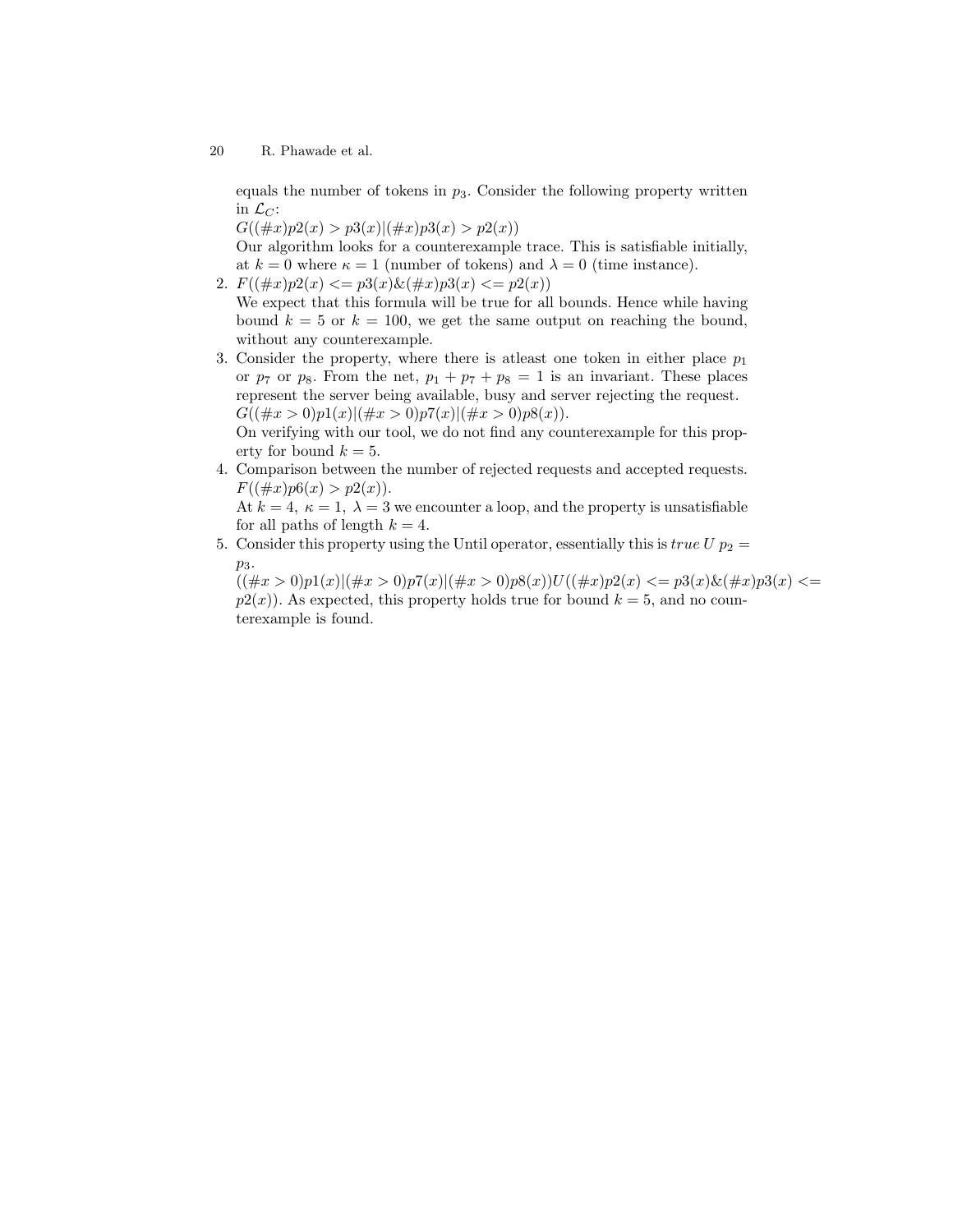# <span id="page-20-0"></span>B A Case Study : Unbounded Process Scheduler

In this section, we explore how to verify a process scheduler with unbounded processes in an operating system. This is an example from the client-server paradigm: the scheduler is a server whereas the processes requesting CPU time are clients. Each process has a behaviour that can be represented by a statetransition system [\[18\]](#page-14-9) as given in the Fig. [7.](#page-20-1)

Unbounded Process Scheduler (UPS), that we have considered in our paper, is a kind of single server multiple client system, where one server and an unbounded number of clients collaborate. In the process model we map each state from {new, runnable, running, blocked, terminated} to a place in the Petri Net. In any configuration (marking) of the Petri Net execution, the number of tokens in any place corresponds to as many UPS clients in that state. We will now look at the formal description of the UPS as a net and express its properties using  $\mathcal{L}_C$ .



<span id="page-20-1"></span>Fig. 7. State diagram of the basic model for processes within an operating system

### B.1 Introduction to Unbounded Process Scheduler

Processes are programs in execution. Typically, a process changes its state dynamically based on internal and external inputs. When a process is created, it is in the new state. When it is waiting to be assigned a processor, it is in ready state, alternatively called as runnable state. When instructions are being executed in the process, it is running. The running process may be interrupted by external events such as waiting for keyboard input when



<span id="page-20-2"></span>Fig. 8. Petri net for UPS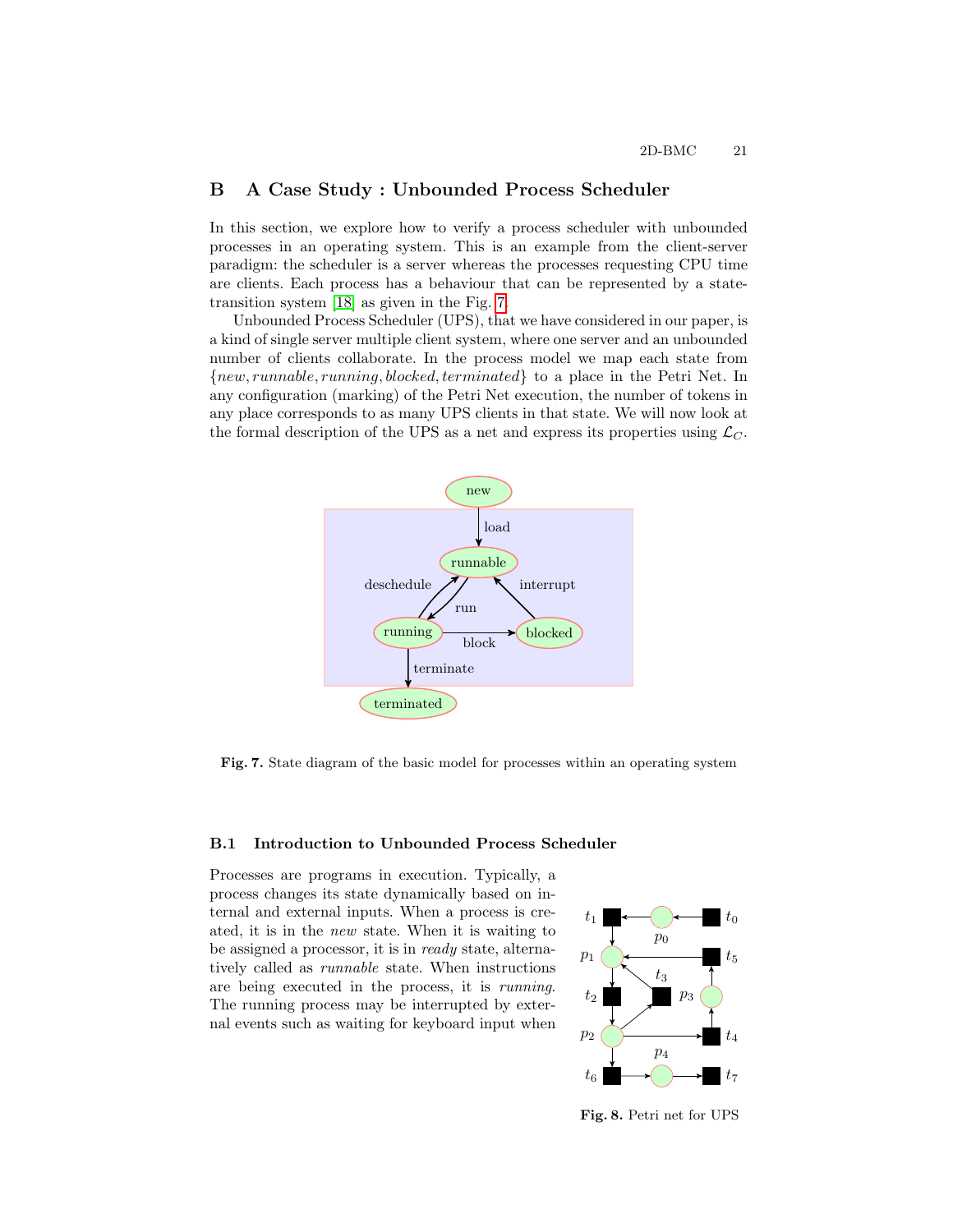it gets blocked. On event completion, blocked process goes to runnable, and waits for its turn to run. A running process may complete its execution and terminate. This is usually known as the lifecycle of a process in a process scheduler given in Fig. [7.](#page-20-1)

Modeling of Unbounded Process Scheduler using Petri Nets. It is not difficult to observe that the unbounded process scheduler described above can be modeled as a Petri Net as in Fig. [8.](#page-20-2) The initial marking here is given as follows, assuming an ordering on the places  $M_0 = (0, 0, 0, 0, 0)$ . Here each token corresponds to a process. Transition  $t_0$  is used to spawn new processes, while transition  $t_7$  is used to take out the processes, terminated by transition  $t_6$ . Transition  $t_1$  is used to load the new processes, transition  $t_2$  is to used to run, while  $t_3$  is used to deschedule it. Transition  $t_4$  corresponds to blocking a process, while  $t<sub>5</sub>$  corresponds to interrupt. The standard representation of the Petri Net is the PNML format [\[15\]](#page-14-18). A Petri Net Editor such as Wolfgang Tool [\[30\]](#page-15-3) can be used to view existing PNML files as a graphical representation as well as execute the enabled transitions and view the run of the Petri Net. Additionally, Wolfgang allows us to draw a Petri Net of our own. We drew our own Petri Net, using Wolfgang [\[30\]](#page-15-3) for the UPS case study.

### <span id="page-21-0"></span>B.2 Expressing properties in  $\mathcal{L}_C$  and the results of 2D-BMC

The following are the descriptions of the properties of the UPS described above, along with the results from Table. [3.](#page-12-2)

- 1. Consider the property of the UPS,  $F(\#x)p_1(x) > p_0(x)$  which expresses that at some time, the number of runnable processes at place  $p_1$  is greater than the number of newly created processes at place  $p_0$ . This is satisfiable at time instance  $\lambda = 3$ , when there is exactly one runnable process in place  $p_1$  leading to  $\kappa = 1$  and place  $p_0$  does not contain any processes.
- 2. Consider the property  $G(\#x)p_2(x) \leq p_1(x) \leq p_0(x)$  which states that it is always the case that the number of running processes is less than or equal to the number of runnable processes and the number of runnable processes is less than or equal to created processes. This is satisfiable at time instance  $\lambda = 2$  and  $\kappa = 1$ .
- 3. Consider the property  $G(t_0 \& t_1 \& t_7)$  which states that it is always the case that process creation, process loading into memory, and process scheduled to run occur simultaneously. This is satisfiable at  $\kappa = 0$ ,  $\lambda = 0$ .
- 4. Consider the property  $F(t_0 \& t_1 \& t_7)$  which states that at some time process creation, process loading into memory, and process scheduled to run occur simultaneously. This is unsatisfiable up to bound  $k = 5$  and the external termination bound is reached. This indicates that such a scenario is not possible up to the given bound.